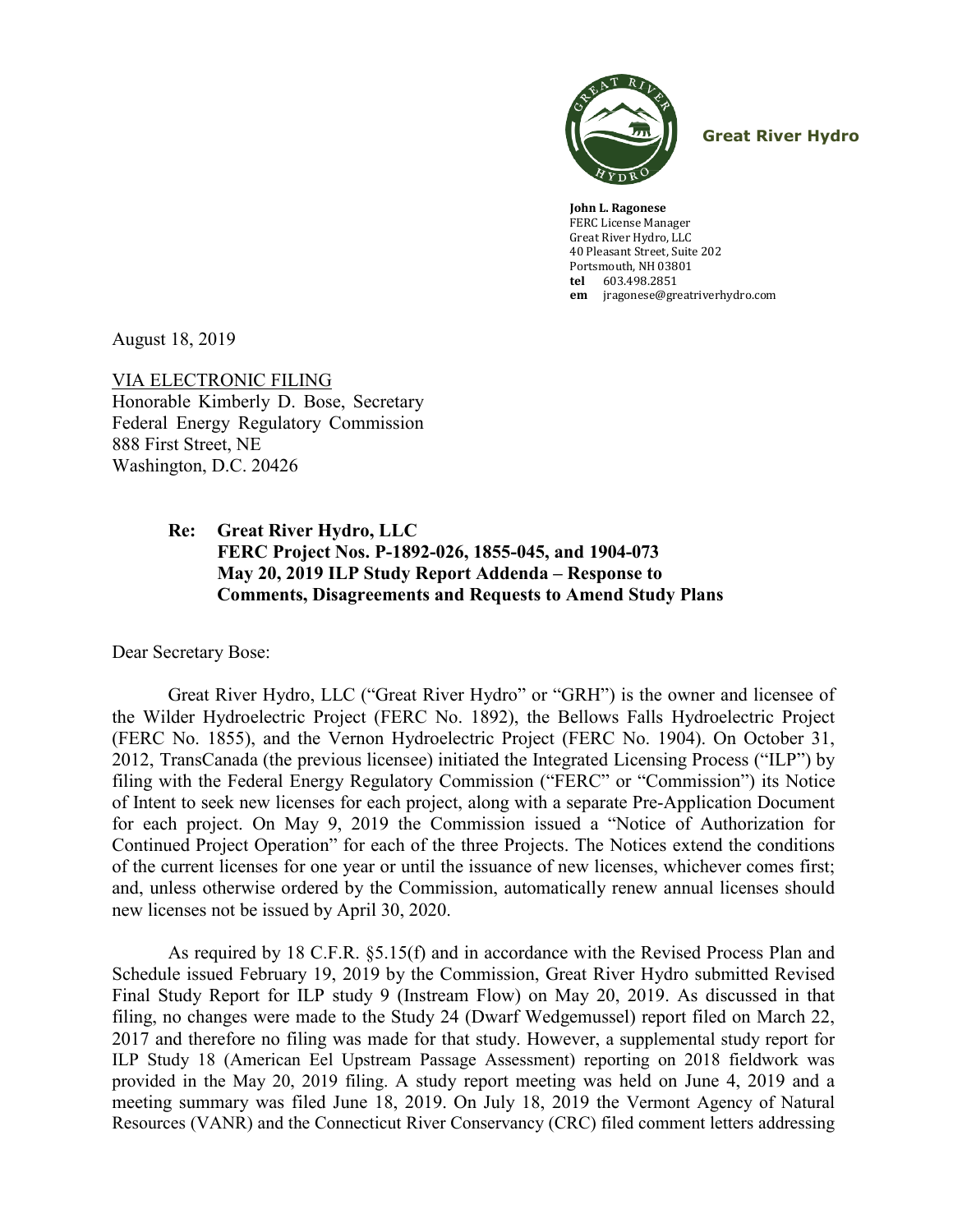the May 20, 2019 filing. With this filing, and as per 18 C.F.R. §5.15(c)(5), Great River Hydro submits responses to comments and specifically to Disagreements and Requests to Amend Study Plans regarding the Study 9, Instream Flow Revised Final Study Report, and comments on the supplement report for Study 18. Our responses are indicated in the attached table entitled Response to Comments, Study Reports filed May 20, 2019.

As stated in the Revised Study Plan filed on August 14, 2013, the overall objective of the Instream Flow Study (Study 9) was to assess the relationship between stream flow and resultant habitat of key aquatic species in riverine reaches downstream of project dams. Specific objectives were to:

- compute a habitat index versus flow relationship for key aquatic species in each project reach; and
- use the habitat index versus flow relationship to develop a habitat duration time-series analysis over the range of current operational flows.

These objectives were met and study plan methods were followed. Several of the comments made did not address the study scope, study plan, or study report and did not specifically request additional studies; as those comments are outside the scope of this filing, Great River Hydro offers no response.

If there are any questions regarding the information provided in this filing, please contact John Ragonese at 603-498-2851 or by emailing ragonese @greatriverhydro.com.

Sincerely,

John 4 June

John L. Ragonese FERC LicenseManager

cc: Interested Parties List (distribution through email notification of availability and download from Great River Hydro's relicensing web site www.greatriverhydrorelicensing.com).

Attachments:

- (1) Response to May 20, 2019 USR Comments
- (2) Appendix A: Habitat Suitability Criteria, to ILP Study 9 Instream Flow Revised Final Study Report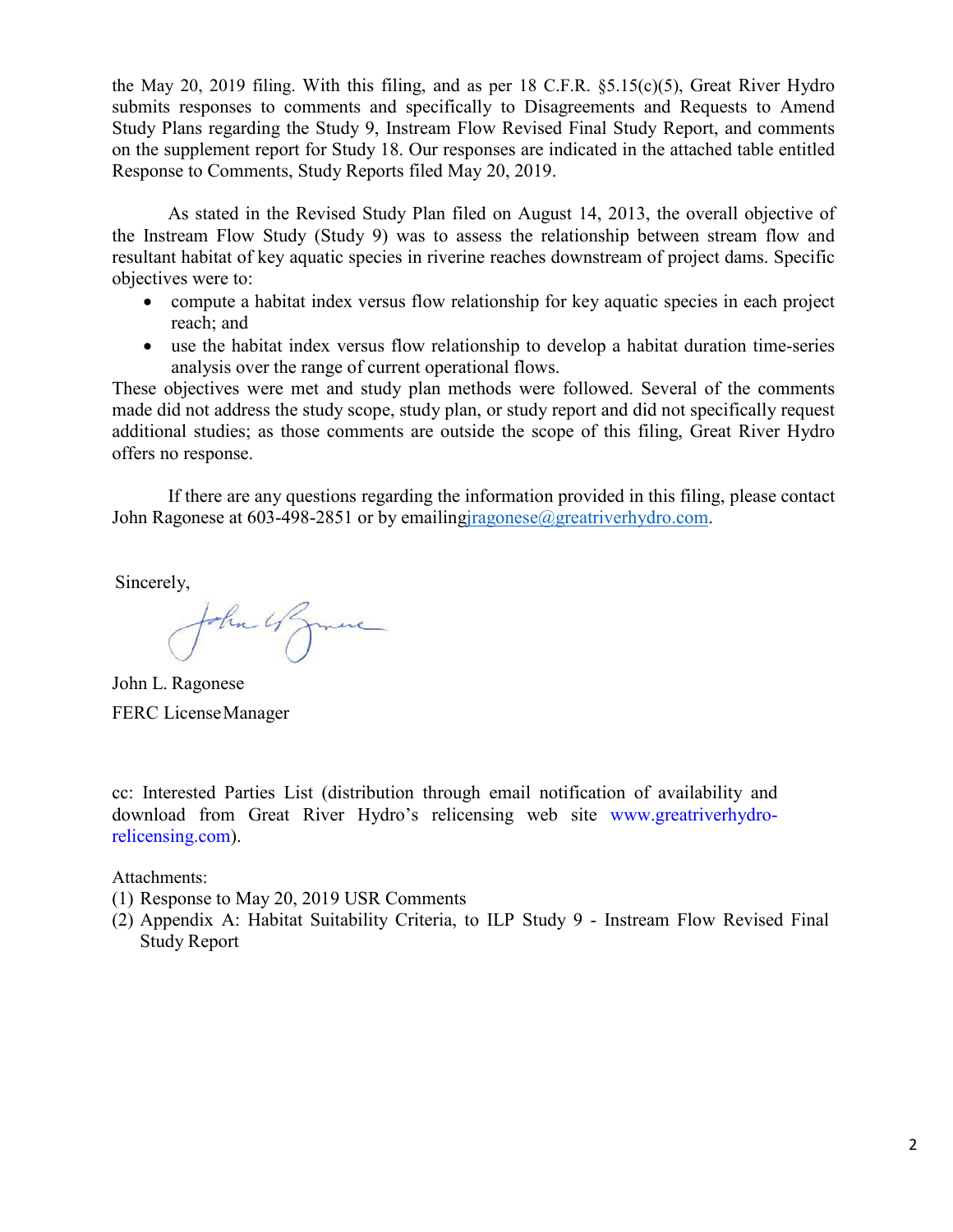**Study 9 – Instream Flow Assessment** 

| <b>Comment</b><br># | <b>Source</b>       | <b>Comment</b>                                                                                                                                                                                                                                                                                                                                                                                                                                                                                                                                                                                                                                           | <b>Response</b>                                                                                                                                                                                                                                                                                                                                                                                                                                                                                                                                                             |  |
|---------------------|---------------------|----------------------------------------------------------------------------------------------------------------------------------------------------------------------------------------------------------------------------------------------------------------------------------------------------------------------------------------------------------------------------------------------------------------------------------------------------------------------------------------------------------------------------------------------------------------------------------------------------------------------------------------------------------|-----------------------------------------------------------------------------------------------------------------------------------------------------------------------------------------------------------------------------------------------------------------------------------------------------------------------------------------------------------------------------------------------------------------------------------------------------------------------------------------------------------------------------------------------------------------------------|--|
| $\mathbf{1}$        | <b>VANR</b>         | Regarding Tables 6.3.1-1, 6.3.1-2, 6.3.1-5, and 6.3.1-6,<br>what is meant by the highlighted rows (e.g., Walleye fry<br>on page 167)?<br>Request: Please revise the table caption to indicate<br>what highlighted rows are meant to communicate, or if<br>colored in error, revise the tables accordingly.                                                                                                                                                                                                                                                                                                                                               | See pages 166 and 171 where the tables are introduced and<br>discussed in the text. For tables 6.3.1-1 and 6.3.1-2, the text<br>on page 166 states, "Examples highlighted in Tables 6.3.1-1<br>and 6.3.1-2 are Walleye adult, juvenile and fry, all of which<br>have low velocity thresholds and are normally associated<br>with pools, habitat that is rare under the CR analysis. For<br>these life stages AWS values under the CR are appreciably<br>lower and fluctuate erratically compared to total AWS."<br>The text explains highlighted rows within the tables, no |  |
| $\overline{2}$      | <b>VANR</b>         | Regarding Figure 6.3.2-6, the Agency recommends<br>updating Appendix A to include the final updated Sea<br>Lamprey spawning HSC in both graphical and tabular<br>form to ensure they have a final, documented home.<br>This will improve the likelihood that ongoing and future<br>assessments of hydraulic-habitat conditions for Sea<br>Lamprey at the projects are informed by common<br>habitat suitability assumptions.                                                                                                                                                                                                                             | revisions are necessary.<br>Appendix A has been updated as recommended and is<br>included with this filing.                                                                                                                                                                                                                                                                                                                                                                                                                                                                 |  |
| 3                   | VANR,<br><b>CRC</b> | Section 6.3.3 'Time Series'.<br>VANR: "Because essentially no information is provided<br>on (a) the hydrologic and operational details of the<br>'strawman' scenario or (b) the sequencing and<br>chronology of different habitat offerings (i.e., time<br>series vs. duration curves), it is not clear what the<br>habitat time series/habitat duration curve results mean<br>relative to current operations/relicensing proposal.<br>Additionally, the comment by GRH that 'Lacking any<br>specific alternative proposals from the Aquatics<br>Working Group' does not reflect the discussions had<br>between the Aquatic Working Group and GRH during | GRH participated in numerous consultation meetings<br>where:<br>1.) It presented additional analyses as requested by<br>AWG;<br>2.) Attended analytical presentations by members of<br>the AWG;<br>3.) Provided data and recompiled data as requested by<br>the AWG;<br>4.) Responded to a model scenario request designed<br>to understand the hydrology associated with<br>current inflows to the projects;                                                                                                                                                               |  |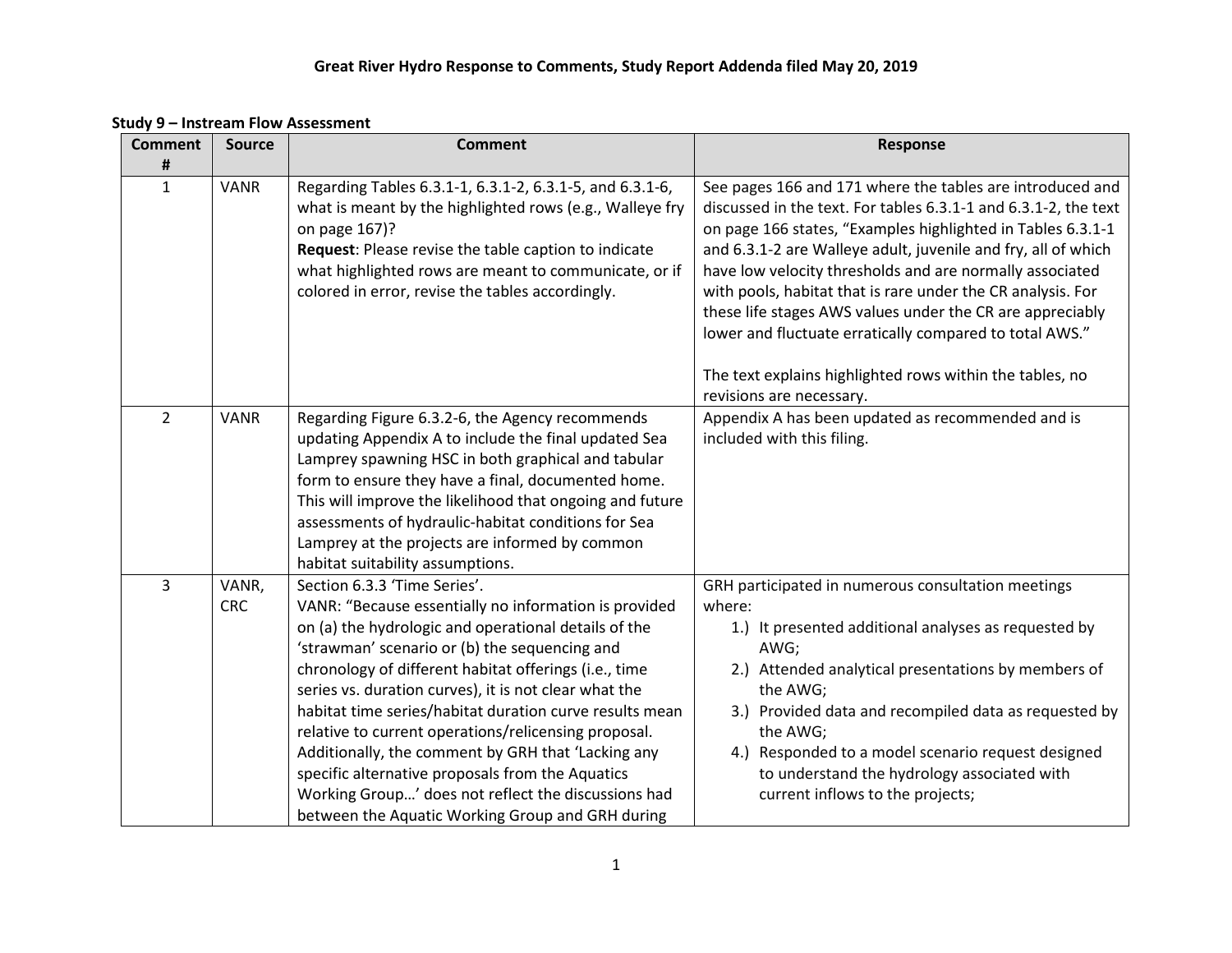| the consultation process (e.g., the August 7, 2018<br>consultation meeting, at which GRH indicated a<br>willingness to advance a new operations proposal).                                                                                                                                                                                                                                                                            | 5.) Presented an overview of the energy generation<br>markets and where these projects play a critical<br>role.<br>All with the intent of examining the results of Study 9                                                                                                                                                                                                                                                                                                             |
|---------------------------------------------------------------------------------------------------------------------------------------------------------------------------------------------------------------------------------------------------------------------------------------------------------------------------------------------------------------------------------------------------------------------------------------|----------------------------------------------------------------------------------------------------------------------------------------------------------------------------------------------------------------------------------------------------------------------------------------------------------------------------------------------------------------------------------------------------------------------------------------------------------------------------------------|
| <b>Request:</b> Please clarify what the operational conditions<br>underlying the 'strawman' proposal analyzed in the<br>report, including base and generation flows, ramping<br>rates, impoundment levels, etc. (e.g., operations model<br>inputs). Additionally, please clarify if this proposal is                                                                                                                                  | through the lens of a potential operational alternatives that<br>the AWG would be interested in examining through the use<br>of a time series analysis dependent on the Study 5<br><b>Operations Model.</b>                                                                                                                                                                                                                                                                            |
| what GRH intends to advance as its formal relicensing<br>proposal.                                                                                                                                                                                                                                                                                                                                                                    | The goal of Study 9 in the final Study Plan states:<br>"The overall objective of this study is to assess the<br>relationship between stream flow and resultant habitat of                                                                                                                                                                                                                                                                                                              |
| CRC: "Much of the conclusion relies on relating<br>information about a "strawman" scenario where no<br>details were provided as to the parameters used. It is<br>quite difficult to understand the effects of a change of<br>operational scenario without knowing what that<br>change was. Additionally, the conclusions when<br>comparing the baseline to the strawman seem to<br>cherry pick only those that would indicate that an | key aquatic species in riverine reaches downstream of<br>project dams. Specific objectives of this study are to:<br>compute a habitat index versus flow relationship for<br>$\bullet$<br>key aquatic species in each project reach; and<br>use the habitat index versus flow relationship to<br>$\bullet$<br>develop a habitat duration time-series analysis over the<br>range of current operational flows."                                                                          |
| increase in minimum flow (having no idea what<br>minimum flow was used) would be detrimental to or<br>have no effect on available habitat. For instance, "an<br>increase in minimum flows during the summer results<br>in lower AWS for White Sucker and Smallmouth Bass                                                                                                                                                              | Under the Analysis Section of the Study Methodology, the<br>Study Plan states: "Hydrology and flow scenarios to be<br>assessed will be determined from results of the operations<br>model (Study 5) and with input from the working group."                                                                                                                                                                                                                                            |
| fry,"5 but what about the other species under<br>consideration?"                                                                                                                                                                                                                                                                                                                                                                      | GRH did not receive input from the AWG relative to a<br>proposed operating scenario to be examined. Therefore, in<br>order to provide some information to the AWG about the<br>sensitivity and habitat response to a potential change in<br>operations, GRH ran a "strawman" operational scenario<br>that was outlined, but not specified, to the AWG. The<br>intent was to illustrate and observe how habitat might shift<br>given the two outlined characteristics of the "strawman" |
|                                                                                                                                                                                                                                                                                                                                                                                                                                       | scenario which GRH described to the AWG as: 1) a                                                                                                                                                                                                                                                                                                                                                                                                                                       |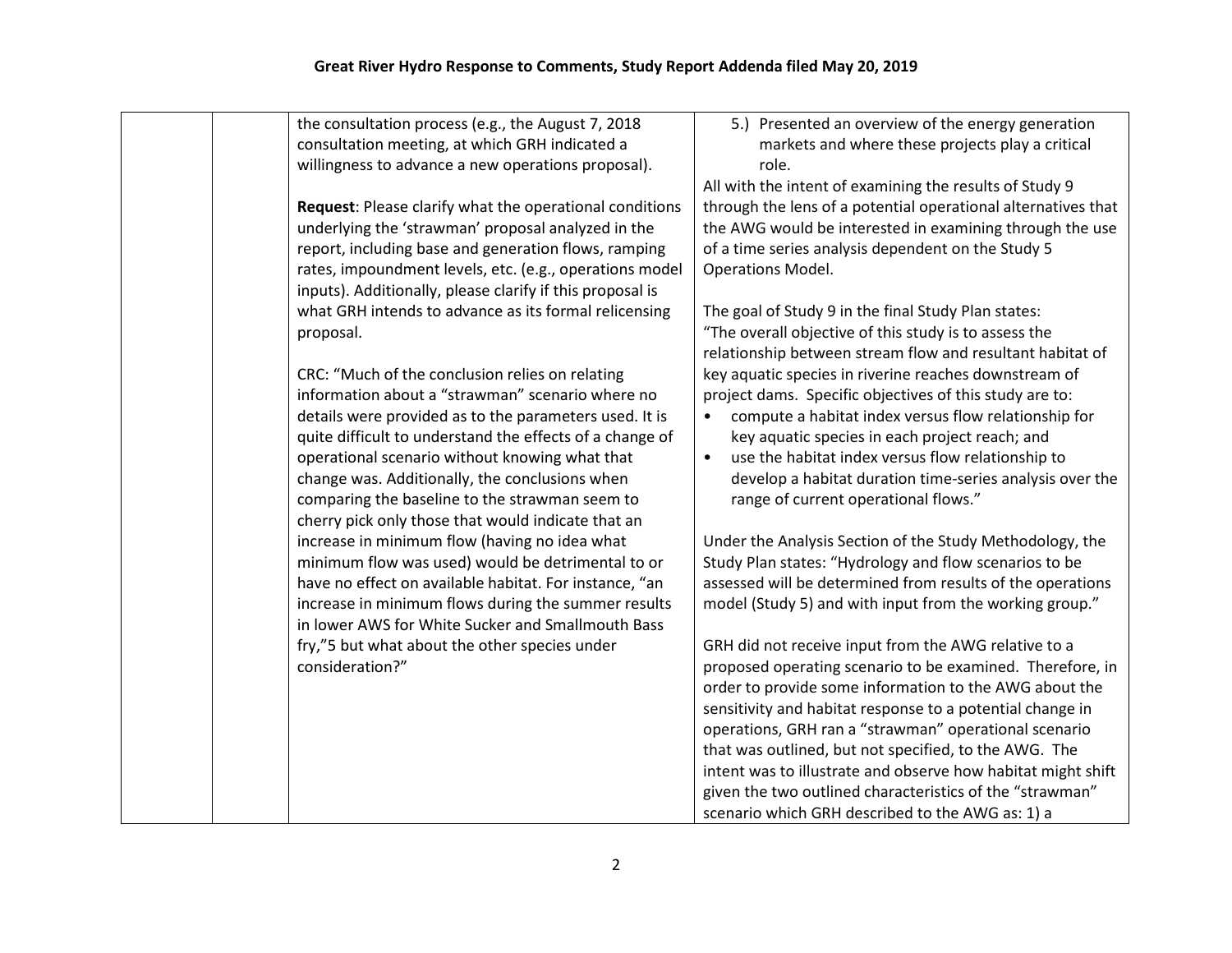|                |             |                                                                                                                                                                                                                                                                                                                                                                                                                                                                                                                                                                                                    | significant increases above current year-round<br>requirements in minimum flows that were seasonally<br>adjusted over the course of a year as Spring, Summer and<br>Fall-Winter flows, and 2) a substantial ramping rate that<br>could not be exceeded, applied to both upward and<br>downward adjustments in generation.                                                                                                                                                                                                                                                                |
|----------------|-------------|----------------------------------------------------------------------------------------------------------------------------------------------------------------------------------------------------------------------------------------------------------------------------------------------------------------------------------------------------------------------------------------------------------------------------------------------------------------------------------------------------------------------------------------------------------------------------------------------------|------------------------------------------------------------------------------------------------------------------------------------------------------------------------------------------------------------------------------------------------------------------------------------------------------------------------------------------------------------------------------------------------------------------------------------------------------------------------------------------------------------------------------------------------------------------------------------------|
|                |             |                                                                                                                                                                                                                                                                                                                                                                                                                                                                                                                                                                                                    | Although GRH provided a full data set of the habitat<br>changes to the AWG, GRH did not and will not provide the<br>specific operational scenario to the AWG because that was<br>not the intent of this exercise. It was not intended to<br>quantify, only to illustrate general habitat sensitivity to<br>operational changes such as increasing minimum flows and<br>ramping rates in order to guide the AWG in development of<br>potential operational scenarios.                                                                                                                     |
| $\overline{4}$ | <b>VANR</b> | Section 6.3.4 'Species and Life Stage Reduction', the<br>Agency has independently explored opportunities to<br>reduce the number of species/life stages represented in<br>the data and agrees to the recommended groupings.<br>However, it should be noted that these 'multi-species'<br>curves should be appropriately weighted/considered in<br>subsequent analyses that might otherwise view such<br>results as representing 'one species.'                                                                                                                                                     | GRH recognizes VANR's concern regarding the grouping of<br>species curves. At the point in time where an analysis<br>indicates sensitivity among those species within a grouping<br>such that weighting or single species differentiation is<br>necessary, we will make that clear.                                                                                                                                                                                                                                                                                                      |
| 5              | <b>CRC</b>  | During the aquatic workgroup meetings over the last<br>year stakeholders requested that Great River Hydro<br>conduct an inflow equals outflow model run in order to<br>evaluate the effect of that possible operational<br>scenario on habitat. Great River Hydro executed that<br>request but CRC notes that there was no habitat<br>analysis conducted in coordination with that model run<br>and no information from this model run was included in<br>the study report, so the stakeholders and FERC cannot<br>benefit from any information that might have been<br>gleaned from that example. | CRC has mis-represented the discussion and rationale<br>presented to GRH for requesting the inflow-equals-outflow<br>model run and further, failed to mention GRH's<br>presentation of the results of that model run.<br>The AWG did request GRH to run an inflow-equals-outflow<br>model run (aka steady-state model run). A significant<br>portion of the October 5, 2017 consultation meetings was<br>devoted to clarifying what was meant by this request.<br>Inflow to the project at the head of the reservoir (?) vs<br>inflow at the dam (?) was one such discussion point to be |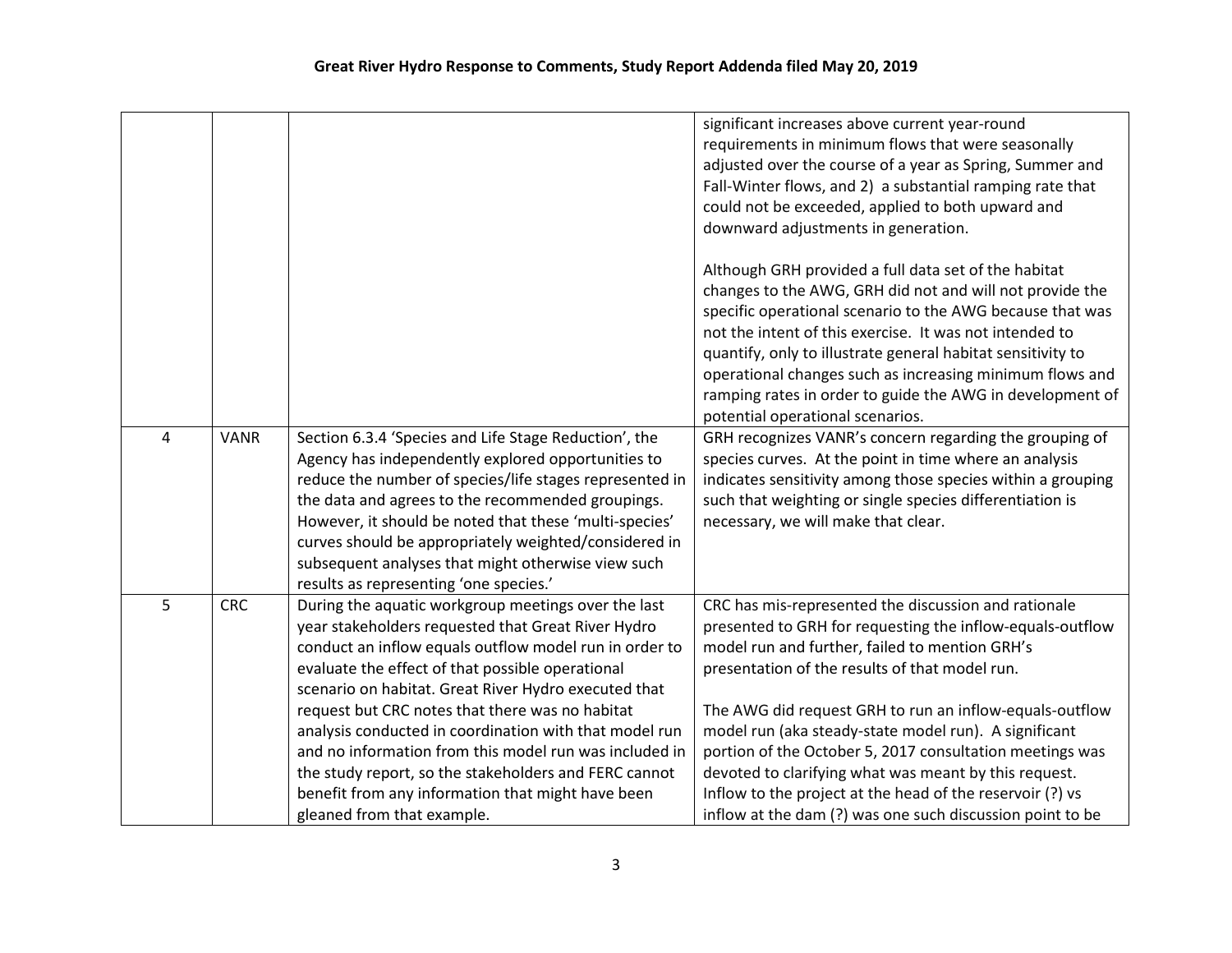|  | clarified. Additionally, GRH expressed concerns that the     |
|--|--------------------------------------------------------------|
|  | AWG did not fully comprehend that given significant river    |
|  | miles associate with each reservoir, inflow at the dam       |
|  | would potentially result in increases to the reservoir       |
|  | elevation and range of fluctuation at points upstream of the |
|  | dam in comparison to current operations.                     |
|  |                                                              |
|  | During these discussions it was never suggested by the       |
|  | AWG that GRH perform and present a habitat time series       |
|  | analysis nor was it ever GRH's intent to do such. GRH        |
|  | stated repeatedly that an inflow-equals-outflow operating    |
|  | scenario was nothing they would consider as a viable         |
|  | operational alternative due to upstream reservoir            |
|  | management impacts. The AWG specifically informed GRH        |
|  | that the intent of the inflow vs. outflow model run was only |
|  | to help inform them of the available water or hydrology      |
|  | that such a scenario might indicate as discharges from each  |
|  | dam. GRH was willing to perform the model run, present       |
|  | the results and provide the data set on that basis of        |
|  | understanding alone. Hydrology and reservoir elevation       |
|  | results from the steady-state operation model run were       |
|  | presented at the June 8, 2018 meeting and discussed in       |
|  | other Study 9 consultation meetings but was never            |
|  | intended to be a part of the Study 9 alternatives analysis.  |
|  | CRC's statement that "stakeholders requested that Great      |
|  | River Hydro conduct an inflow equals outflow model run in    |
|  | order to evaluate the effect of that possible operational    |
|  | scenario on habitat" is inaccurate.                          |

# **Study 18 – American Eel Upstream Passage - Supplement**

| <b>Comment</b> | <b>Source</b> | Comment                                            | Response                                                  |
|----------------|---------------|----------------------------------------------------|-----------------------------------------------------------|
|                |               |                                                    |                                                           |
|                | VANR,         | Both VANR and CRC suggest GRH investigate and      | Currently, dedicated monitoring of the fishway is part of |
|                | <b>CRC</b>    | consider alternative means for counting eels. They | the VTFWD fishway monitoring program. The modifications   |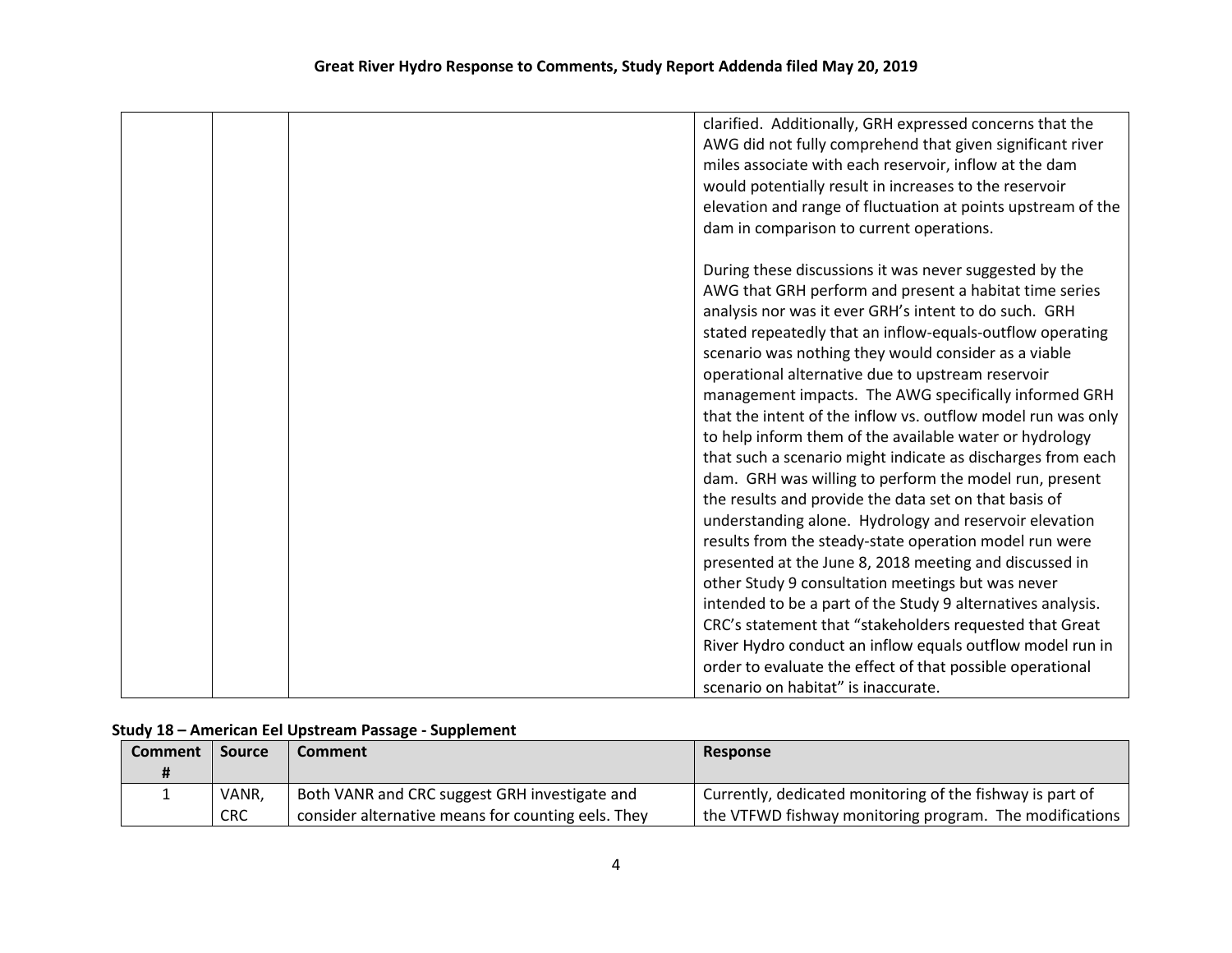| identify that SalmonSoft was not designed for eel      | undertaken by GRH were intended to improve the              |
|--------------------------------------------------------|-------------------------------------------------------------|
| enumeration and the resulting data increasingly appear | capability and effectiveness of VTFWD's monitoring system   |
| to be unreliable.                                      | in hopes of better detection and directional identification |
|                                                        | of passing eels with the goal of improving the count        |
|                                                        | accuracy of eels in the Vernon fish ladder. Results for the |
|                                                        | 2019 migration season at Vernon, provided by VTFWD,         |
|                                                        | show a positive upstream migration of eels in a year when   |
|                                                        | the number of eels migrating up the river, as indicated by  |
|                                                        | numbers passed at Holyoke and Turners Falls, was very low.  |
|                                                        | The positive upstream count suggests the modifications      |
|                                                        | made may be improving count accuracy and additional data    |
|                                                        | points (i.e., additional monitoring with SalmonSoft)        |
|                                                        | combined with results of the PIT tag study being conducted  |
|                                                        | this year should be evaluated.                              |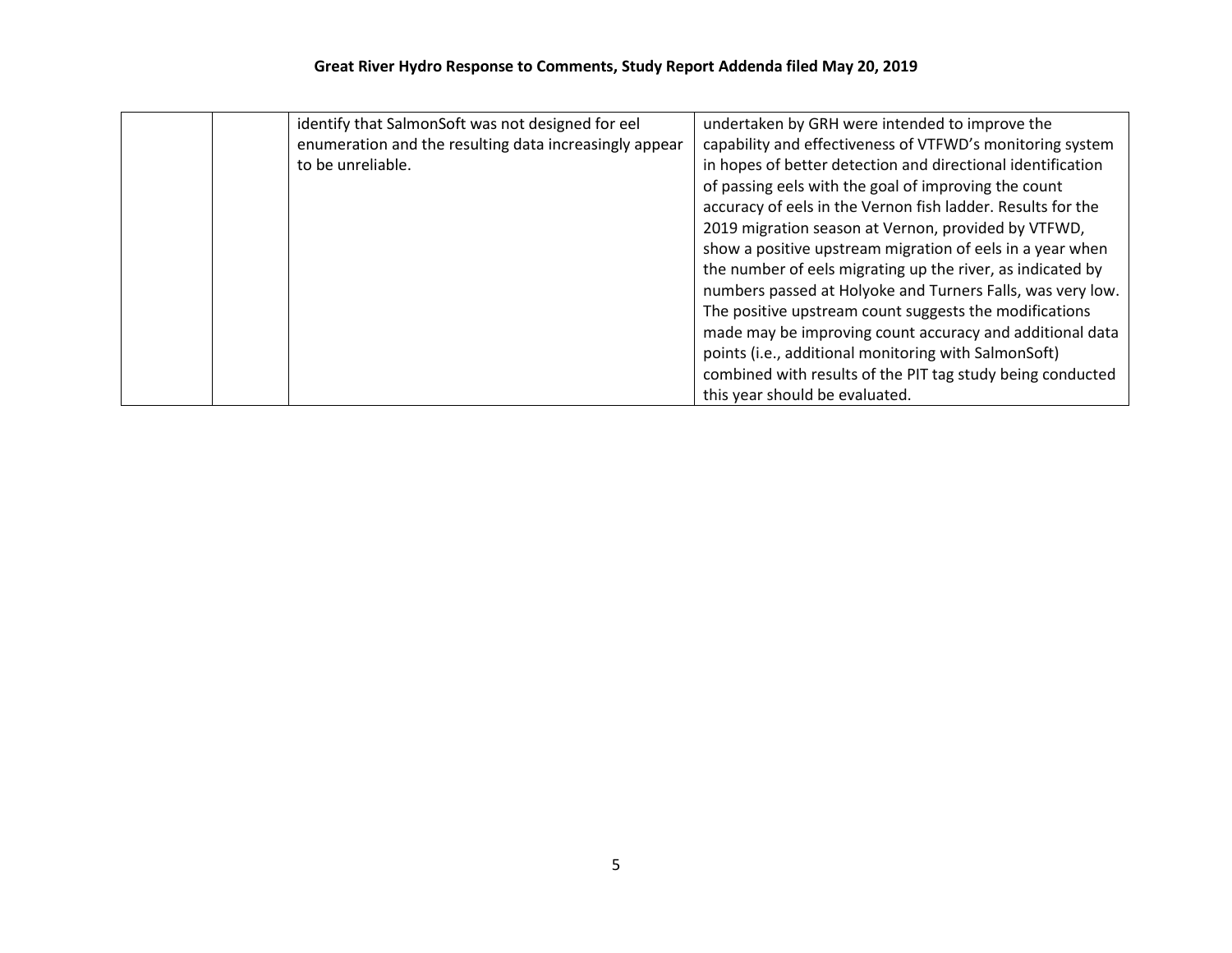# **Appendix A**

# **Habitat Suitability Criteria**

**Updated August 2019**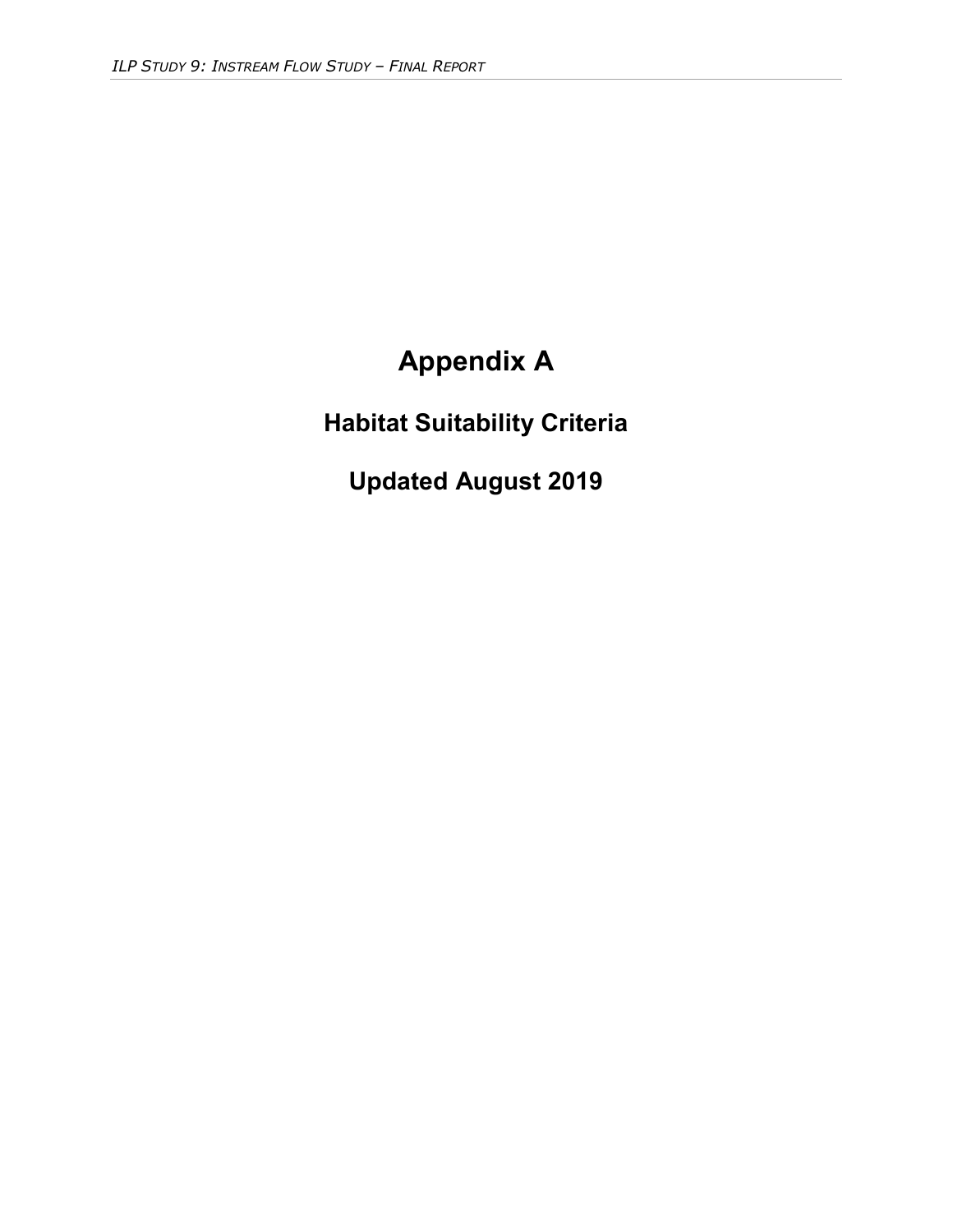[This page intentionally left blank.]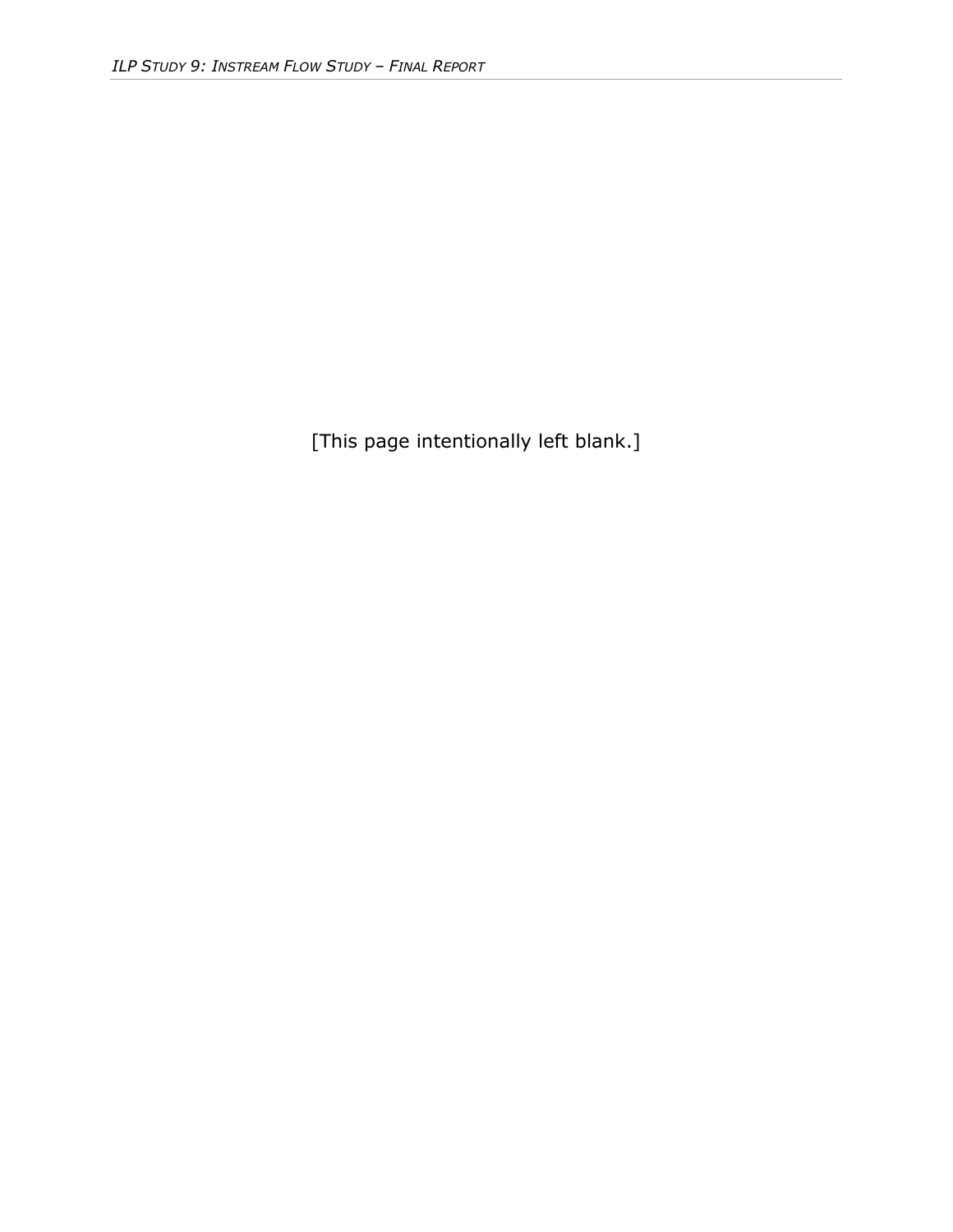| <b>Species</b>  | Life Stage              | <b>Variable</b> | <b>Original Source</b> | <b>Identified Source</b>       | Note:                                                        |
|-----------------|-------------------------|-----------------|------------------------|--------------------------------|--------------------------------------------------------------|
|                 |                         | Velocity        | Stier and Crance, 1985 | Stier and Crance, 1985         |                                                              |
|                 | Juvenile                | Depth           | Stier and Crance, 1985 | Excelon, 2012 (Conowingo IFIM) | Based on Greene et al. 2009                                  |
|                 |                         | Substrate       | Stier and Crance, 1985 | Stier and Crance, 1985         | Not Stier and Crance 1985, source?                           |
|                 |                         | Velocity        | Stier and Crance, 1985 | Stier and Crance, 1985         |                                                              |
| <b>American</b> | Adult                   | Depth           | Stier and Crance, 1985 | Stier and Crance, 1985         |                                                              |
| <b>Shad</b>     |                         | Substrate       | Stier and Crance, 1985 | Stier and Crance, 1985         | Not Stier and Crance 1985, source?                           |
|                 |                         | Velocity        | Stier and Crance, 1985 | Hightower et al., 2012         | Modified based on review of data                             |
|                 | Spawning                | Depth           | Stier and Crance, 1985 | Hightower et al., 2012         | Used original Stier and Crance, 1985<br>endpoint of 50 feet. |
|                 |                         | Substrate       | Stier and Crance, 1985 | Stier and Crance, 1985         |                                                              |
|                 |                         | Velocity        | McMahon et al., 1984   | McMahon et al., 1984           |                                                              |
|                 | Fry                     | Depth           | McMahon et al., 1984   | McMahon et al., 1984           |                                                              |
|                 |                         | Substrate       | McMahon et al., 1984   | McMahon et al., 1984           |                                                              |
|                 |                         | Velocity        | McMahon et al., 1984   | McMahon et al., 1984           |                                                              |
|                 | Juvenile                | Depth           | McMahon et al., 1984   | McMahon et al., 1984           |                                                              |
|                 |                         | Substrate       | McMahon et al., 1984   | McMahon et al., 1984           |                                                              |
| <b>Walleye</b>  | Adult                   | Velocity        | McMahon et al., 1984   | McMahon et al., 1984           |                                                              |
|                 |                         | Depth           | McMahon et al., 1984   | McMahon et al., 1984           |                                                              |
|                 |                         | Substrate       | McMahon et al., 1984   | McMahon et al., 1984           |                                                              |
|                 | Spawning/<br>Incubation | Velocity        | McMahon et al., 1984   | Bozek et al., 2011             | Based on reanalysis of Bozek et al.,<br>2011                 |
|                 |                         | Depth           | McMahon et al., 1984   | Bozek et al., 2011             | From Turners Falls project                                   |
|                 |                         | Substrate       | McMahon et al., 1984   | McMahon et al., 1984           |                                                              |
|                 |                         | Velocity        | <b>NA</b>              | Gomez and Sullivan, 2007       |                                                              |
|                 | Fry                     | Depth           | <b>NA</b>              | Gomez and Sullivan, 2007       | Velocity and depth based on brook                            |
|                 |                         | Substrate       | <b>NA</b>              | Gomez and Sullivan, 2007       | trout fry and juvenile HSC curves                            |
|                 |                         | Velocity        | <b>NA</b>              | Gomez and Sullivan, 2007       | developed as part of a Delphi Process                        |
|                 | Juvenile                | Depth           | <b>NA</b>              | Gomez and Sullivan, 2007       | for the Deerfield River.                                     |
|                 |                         | Substrate       | <b>NA</b>              | Gomez and Sullivan, 2007       |                                                              |
| <b>Fallfish</b> |                         | Velocity        | None identified        | Gomez and Sullivan, 2007       |                                                              |
|                 | Adult                   | Depth           | None identified        | Gomez and Sullivan, 2007       |                                                              |
|                 |                         | Substrate       | None identified        | Gomez and Sullivan, 2007       | Developed in consultation with the                           |
|                 |                         | Velocity        | None identified        | Gomez and Sullivan, 2007       | New York Department of                                       |
|                 | Spawning/               | Depth           | None identified        | Gomez and Sullivan, 2007       | <b>Environmental Conservation</b>                            |
|                 | Incubation              | Substrate       | None identified        | Gomez and Sullivan, 2007       |                                                              |

HSC sources and references for the Wilder, Bellows Falls and Vernon projects.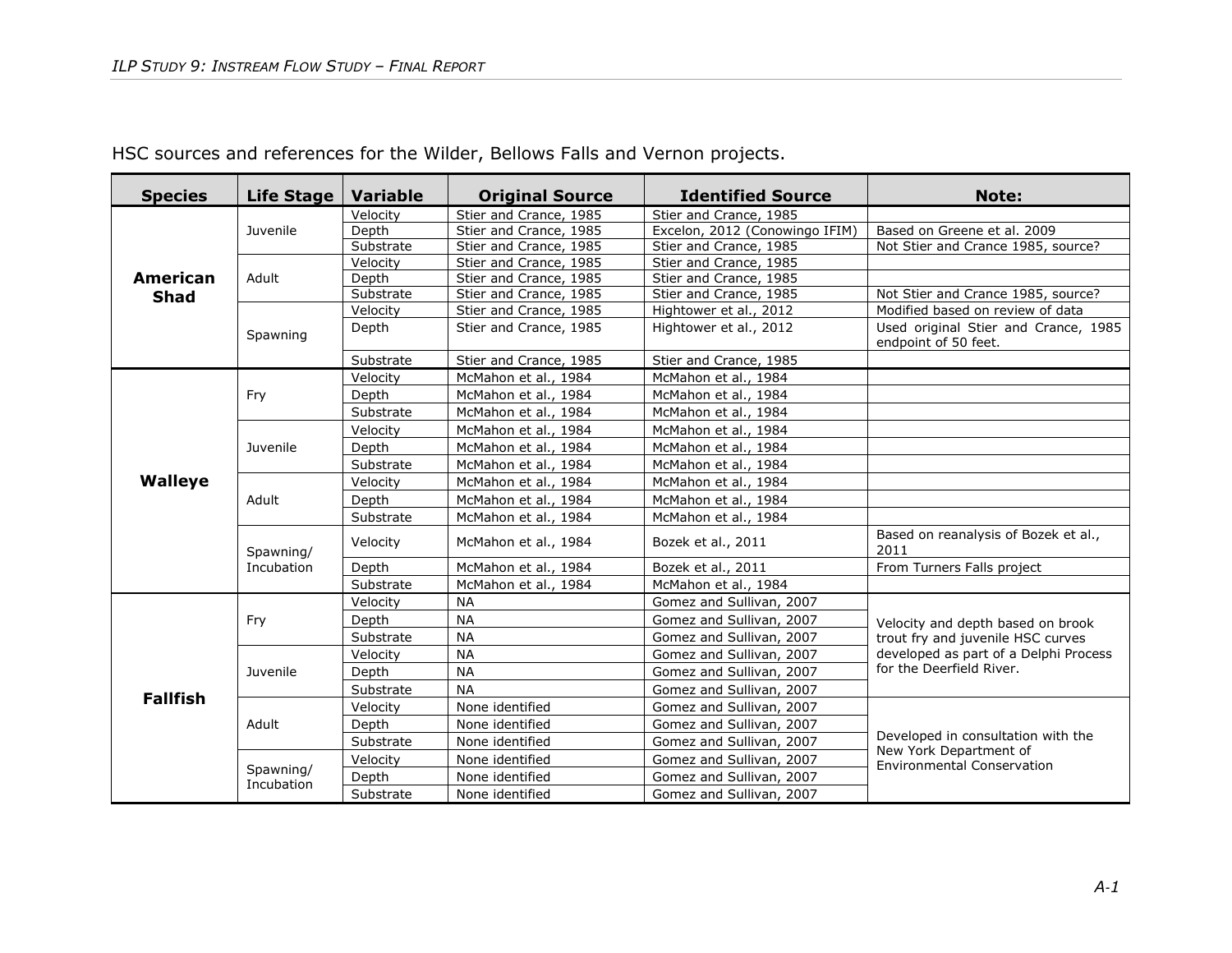| <b>Species</b>     | <b>Life Stage</b>       | <b>Variable</b> | <b>Original Source</b>    | <b>Identified Source</b>     | Note:                             |
|--------------------|-------------------------|-----------------|---------------------------|------------------------------|-----------------------------------|
|                    | Fry                     | Velocitv        | <b>USGS HSC Library</b>   | Gomez and Sullivan, 2007     |                                   |
|                    |                         | Depth           | <b>USGS HSC Library</b>   | Gomez and Sullivan, 2007     |                                   |
|                    |                         | Substrate       | <b>USGS HSC Library</b>   | Gomez and Sullivan, 2007     |                                   |
| Longnose           |                         | Velocity        | <b>USGS HSC Library</b>   | Gomez and Sullivan, 2000     |                                   |
| dace               | Juvenile                | Depth           | <b>USGS HSC Library</b>   | Gomez and Sullivan, 2000     |                                   |
|                    |                         | Substrate       | <b>USGS HSC Library</b>   | Gomez and Sullivan, 2000     | Modified by Vermont Department of |
|                    |                         | Velocity        | <b>USGS HSC Library</b>   | Gomez and Sullivan, 2000     | Fish and Wildlife                 |
|                    | Adult                   | Depth           | <b>USGS HSC Library</b>   | Gomez and Sullivan, 2000     |                                   |
|                    |                         | Substrate       | <b>USGS HSC Library</b>   | Gomez and Sullivan, 2007     |                                   |
|                    |                         | Velocity        | Twomey et al., 1984       | Twomey et al., 1984          |                                   |
|                    | Fry                     | Depth           | Twomey et al., 1984       | Twomey et al., 1984          |                                   |
|                    |                         | Substrate       | Twomey et al., 1984       | Twomey et al., 1984          |                                   |
| <b>White</b>       |                         | Velocity        | Twomey et al., 1984       | Twomey et al., 1984          |                                   |
|                    | Juvenile/Adult          | Depth           | Twomey et al., 1984       | Twomey et al., 1984          |                                   |
| sucker             |                         | Substrate       | Twomey et al., 1984       | Twomey et al., 1984          |                                   |
|                    |                         | Velocity        | Twomey et al., 1984       | Twomey et al., 1984          |                                   |
|                    | Spawning/<br>Incubation | Depth           | Twomey et al., 1984       | Twomey et al., 1984          |                                   |
|                    |                         | Substrate       | Twomey et al., 1984       | Gomez and Sullivan, 2007     | Modified from original source     |
|                    | Adult                   | Velocity        | Warner et al. 2006        | Warner et al. 2006 & Aadland | Modified by VTDFW-2015            |
| <b>Tessellated</b> |                         | Depth           | Warner et al. 2006        | and Kuitunen 2006            |                                   |
| darter             |                         | Substrate       | Aadland and Kuitunen 2006 | Aadland and Kuitunen 2006    | Jhonny darter as surrogate        |
|                    |                         | Velocity        | Kynard and Horgan, 2013   | Kynard and Horgan, 2013      | Modified by FWS based on Yergeau, |
| Sea lamprey        | Spawning                | Depth           | Kynard and Horgan, 2013   | Kynard and Horgan, 2013      | 1983 (depth and substrate); Depth |
|                    |                         | Substrate       | Kynard and Horgan, 2013   | Kynard and Horgan, 2013      | modified by NAI Feb. 2017         |
|                    |                         | Velocity        | <b>NA</b>                 | Leonard et al., 1986         | HSC source for this project       |
|                    | Fry                     | Depth           | <b>NA</b>                 | Leonard et al., 1986         | HSC source for this project       |
|                    |                         | Substrate       | <b>NA</b>                 | Leonard et al., 1986         | HSC source for this project       |
|                    |                         | Velocity        | <b>NA</b>                 | Groshens and Orth, 1994      | HSC source for this project       |
|                    | Juvenile                | Depth           | <b>NA</b>                 | Leonard et al., 1986         | HSC source for this project       |
| <b>Smallmouth</b>  |                         | Substrate       | <b>NA</b>                 | Leonard et al., 1986         | HSC source for this project       |
| bass               |                         | Velocity        | <b>NA</b>                 | Groshens and Orth, 1994      | HSC source for this project       |
|                    | Adult                   | Depth           | <b>NA</b>                 | Leonard et al., 1986         | HSC source for this project       |
|                    |                         | Substrate       | <b>NA</b>                 | Leonard et al., 1986         | HSC source for this project       |
|                    |                         | Velocity        | <b>NA</b>                 | Allen, 1996                  | HSC source for this project       |
|                    | Spawning                | Depth           | <b>NA</b>                 | Edwards et al., 1983         | HSC source for this project       |
|                    |                         | Substrate       | <b>NA</b>                 | Allen, 1996                  | HSC source for this project       |
|                    |                         | Velocity        | Unknown                   | Gomez and Sullivan, 2000     | VTDFW modified                    |
| <b>Macro-</b>      | nymphs                  | Depth           | Unknown                   | Gomez and Sullivan, 2000     | NMPC curve                        |
| invetebrates       |                         | Substrate       | Unknown                   | Gomez and Sullivan, 2000     |                                   |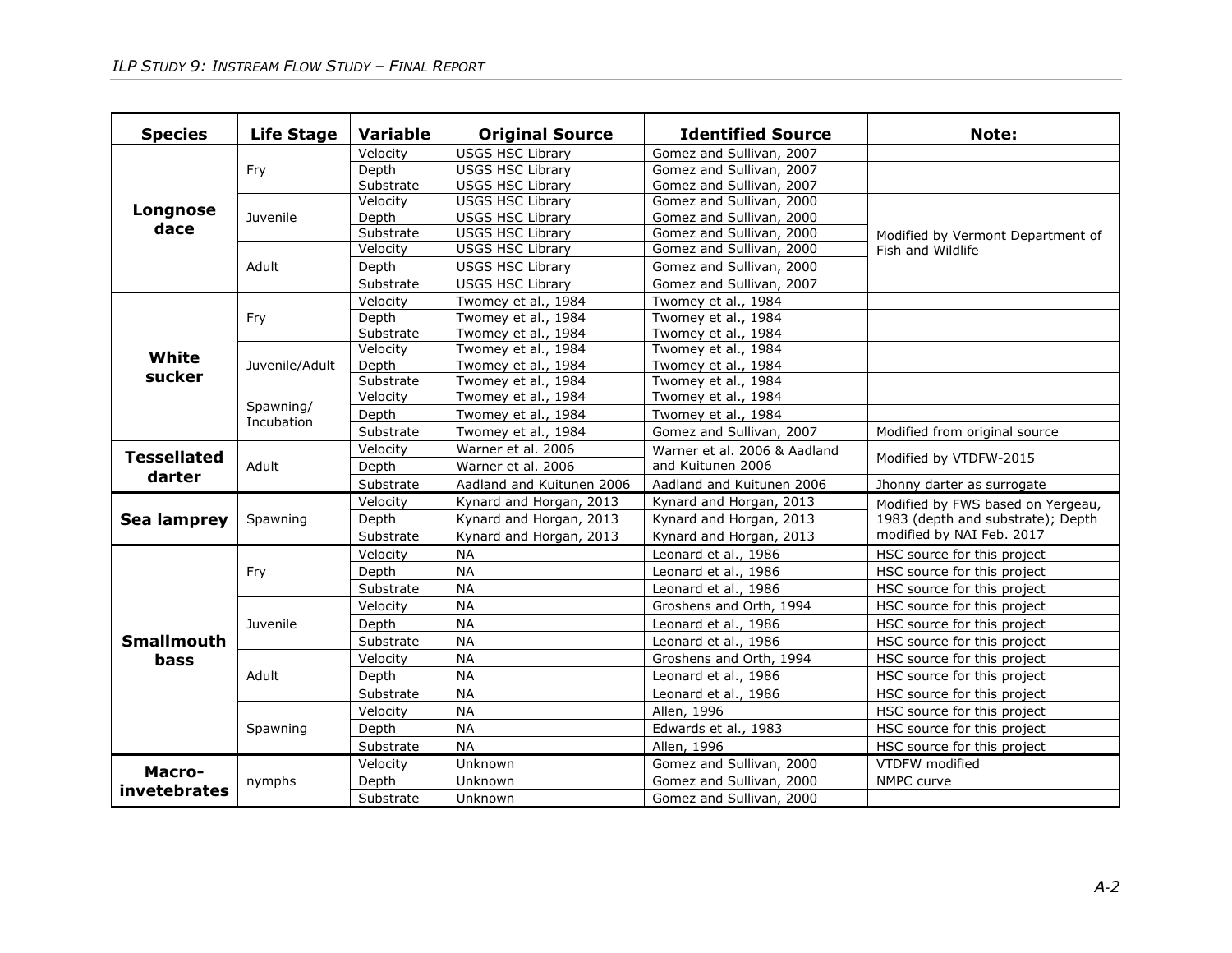| <b>Species</b>              | <b>Variable</b>              | <b>Original Source</b>            | <b>Identified Source</b>          | <b>Note:</b>   |
|-----------------------------|------------------------------|-----------------------------------|-----------------------------------|----------------|
|                             | Velocity                     | Normandeau &Biodrawverity<br>2016 | Normandeau &Biodrawverity<br>2016 |                |
|                             | Depth                        | Normandeau &Biodrawverity<br>2016 | Normandeau &Biodrawverity<br>2016 |                |
|                             | Substrate                    | Normandeau &Biodrawverity<br>2016 | Normandeau &Biodrawverity<br>2016 |                |
| <b>Dwarf</b><br>Wedgemussel | <b>Shear Velocity</b>        | Normandeau &Biodrawverity<br>2016 | Normandeau &Biodrawverity<br>2016 | Delphi process |
|                             | <b>Bed Shear Stress</b>      | Normandeau &Biodrawverity<br>2016 | Normandeau &Biodrawverity<br>2016 |                |
|                             | <b>Relative Shear Stress</b> | Normandeau &Biodrawverity<br>2016 | Normandeau &Biodrawverity<br>2016 |                |
|                             | <b>Benthic Velocity</b>      | Normandeau &Biodrawverity<br>2016 | Normandeau &Biodrawverity<br>2016 |                |
|                             | Velocity                     | Normandeau &Biodrawverity<br>2017 | Normandeau &Biodrawverity<br>2017 |                |
|                             | Depth                        | Normandeau &Biodrawverity<br>2017 | Normandeau &Biodrawverity<br>2017 |                |
| Co-occurring                | Substrate                    | Normandeau &Biodrawverity<br>2017 | Normandeau &Biodrawverity<br>2017 |                |
| <b>Mussels</b>              | <b>Bed Shear Stress</b>      | Normandeau &Biodrawverity<br>2017 | Normandeau &Biodrawverity<br>2017 |                |
|                             | <b>Relative Shear Stress</b> | Normandeau &Biodrawverity<br>2017 | Normandeau &Biodrawverity<br>2017 |                |
|                             | <b>Benthic Velocity</b>      | Normandeau &Biodrawverity<br>2017 | Normandeau &Biodrawverity<br>2017 |                |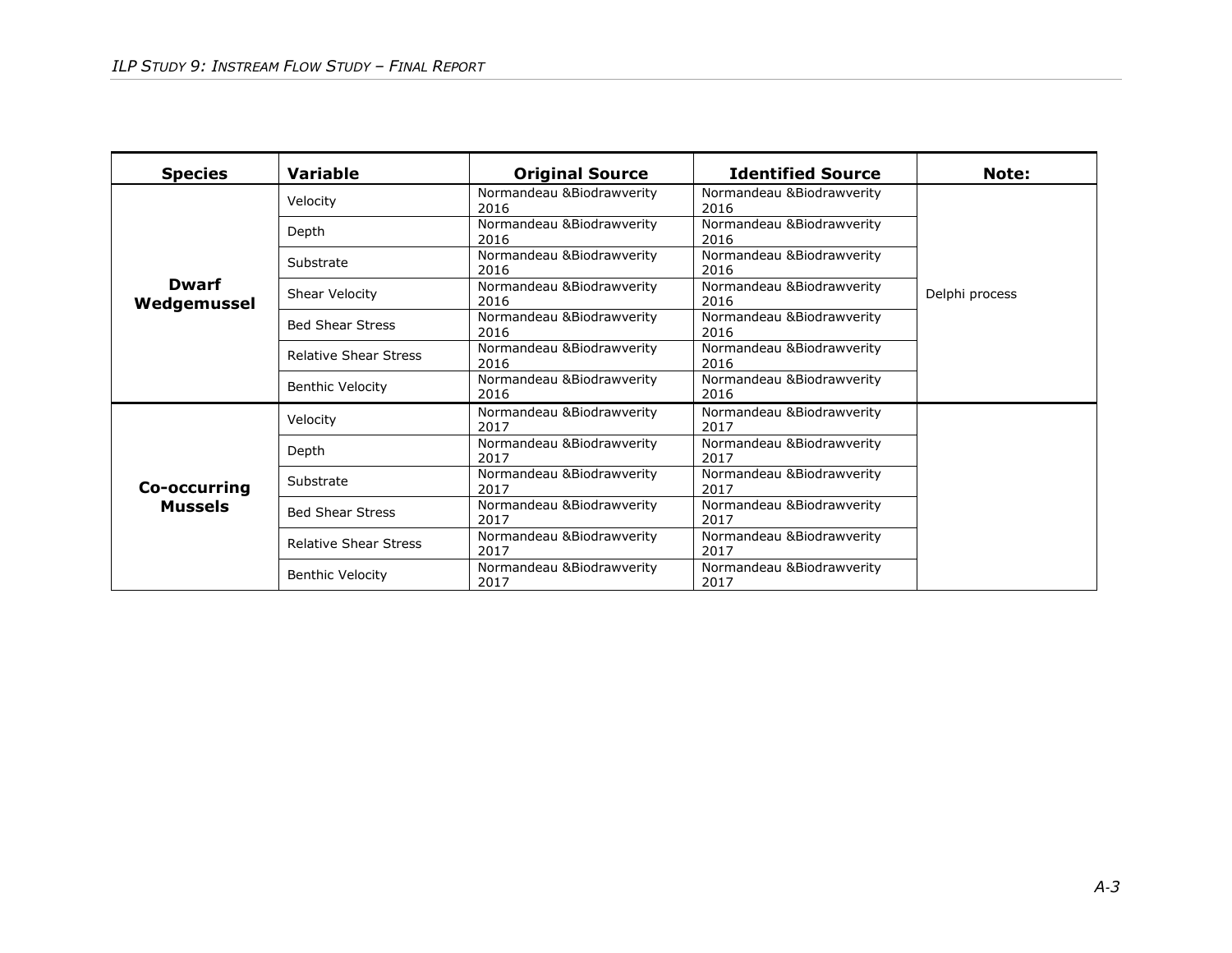[This page intentionally left blank.]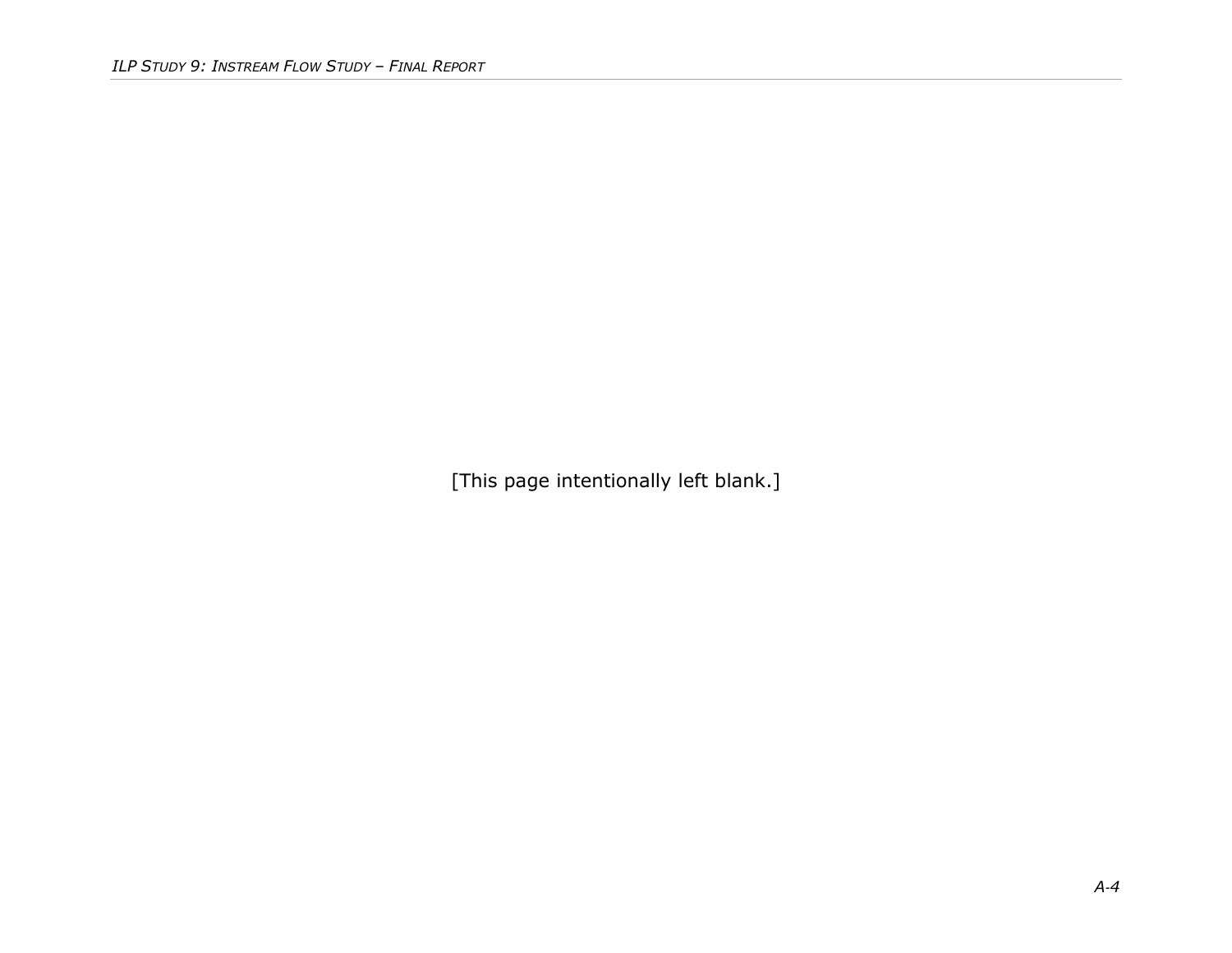#### **American Shad Juvenile** Source:

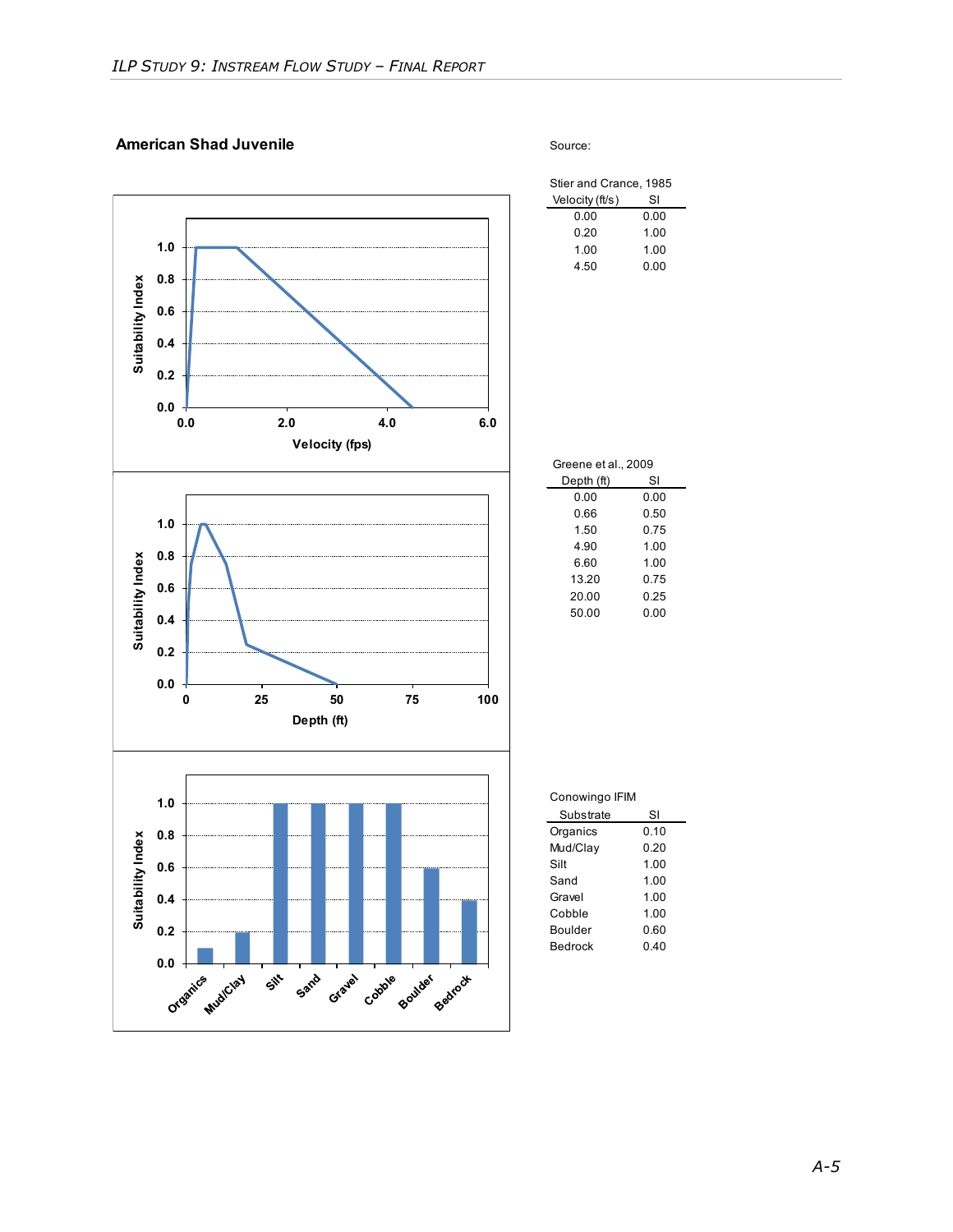#### **American Shad Adult** Source:

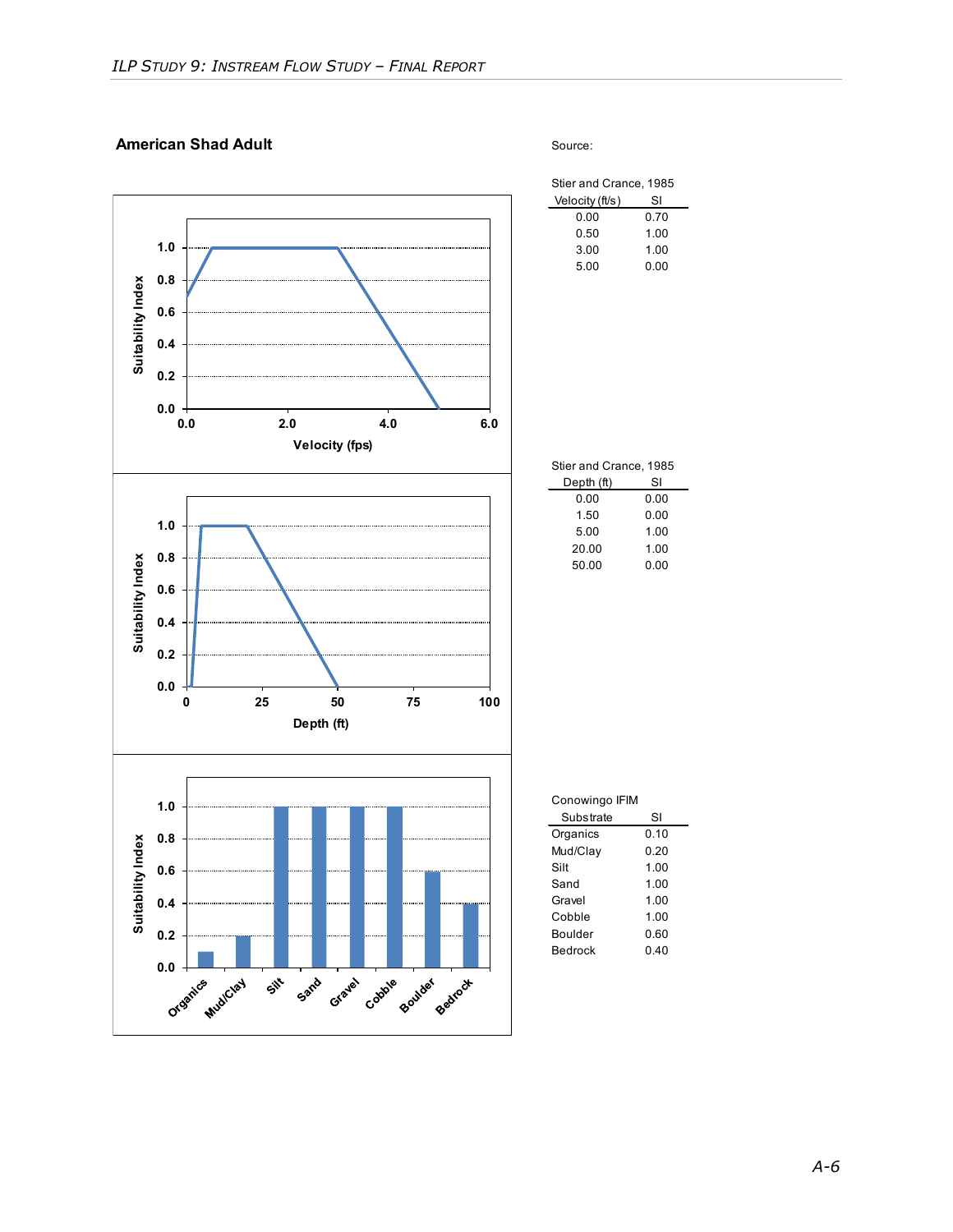## **American Shad Spawning** Source:



| Hightower et al., 2012     |      |  |  |  |  |
|----------------------------|------|--|--|--|--|
| and Stier and Crance, 1985 |      |  |  |  |  |
| Depth (ft)                 | SI   |  |  |  |  |
| 0.00                       | 0.00 |  |  |  |  |
| 1.60                       | 0.40 |  |  |  |  |
| 3.30                       | 0.71 |  |  |  |  |
| 4.90                       | 0.89 |  |  |  |  |
| 6.60                       | 0.98 |  |  |  |  |
| 8.20                       | 1.00 |  |  |  |  |
| 9.80                       | 0.97 |  |  |  |  |
| 11.50                      | 0.92 |  |  |  |  |
| 13.10                      | 0.85 |  |  |  |  |
| 14.80                      | 0.77 |  |  |  |  |
| 16.40                      | 0.68 |  |  |  |  |
| 18.00                      | 0.60 |  |  |  |  |
| 19.70                      | 0.53 |  |  |  |  |
| 21.30                      | 0.46 |  |  |  |  |
| 50.00                      | 0.00 |  |  |  |  |
|                            |      |  |  |  |  |

Velocity based on data from

3.90 1.00

| ау | 0.10 |  |
|----|------|--|
|    | 0.20 |  |
|    | 1.00 |  |
|    | 1.00 |  |
|    | 1.00 |  |
| r  | 0.60 |  |
| k  | 0.40 |  |
|    |      |  |
|    |      |  |
|    |      |  |
|    |      |  |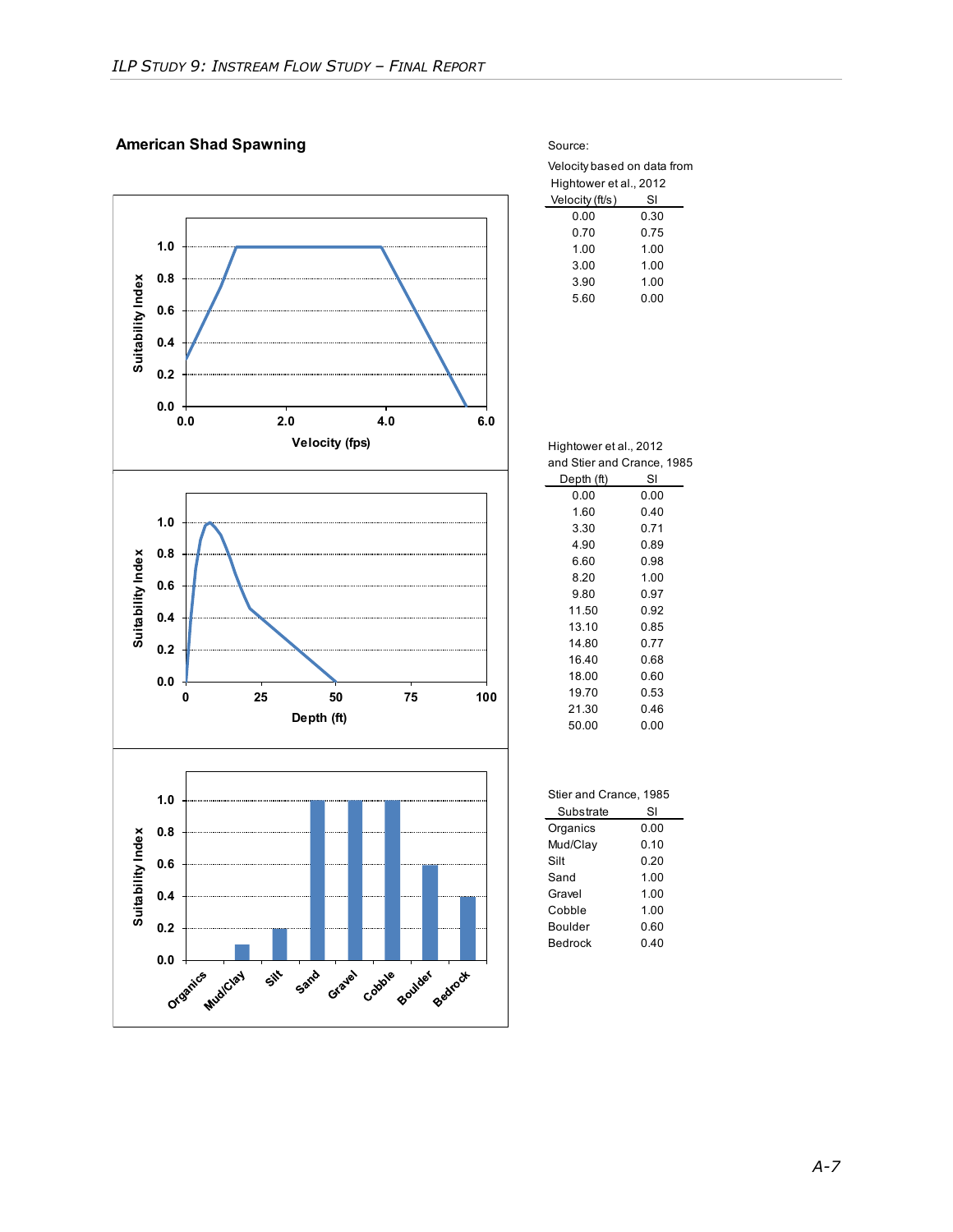

McMahon et al., 1984

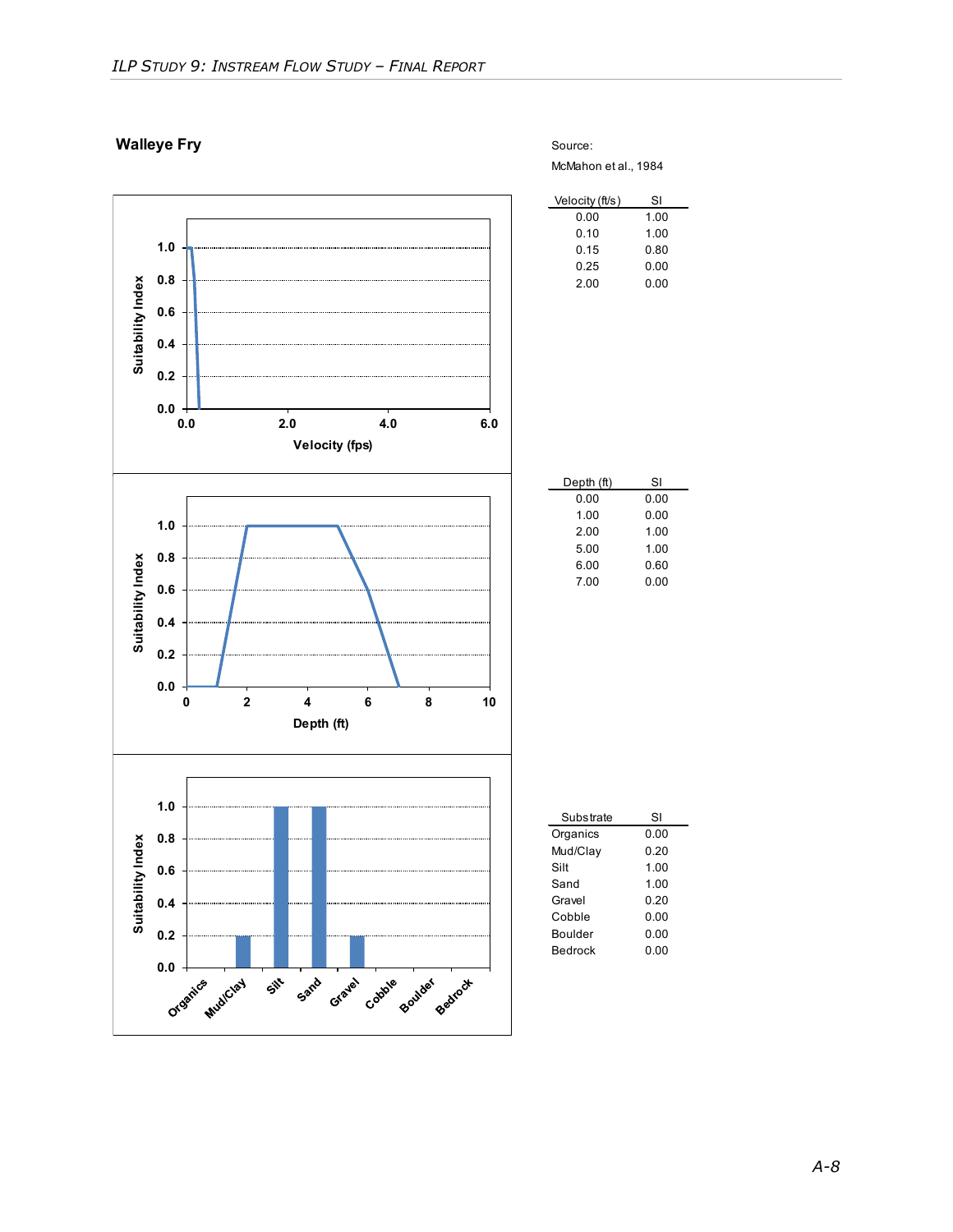#### Walleye Juvenile **Walleye Source:**

McMahon et al., 1984

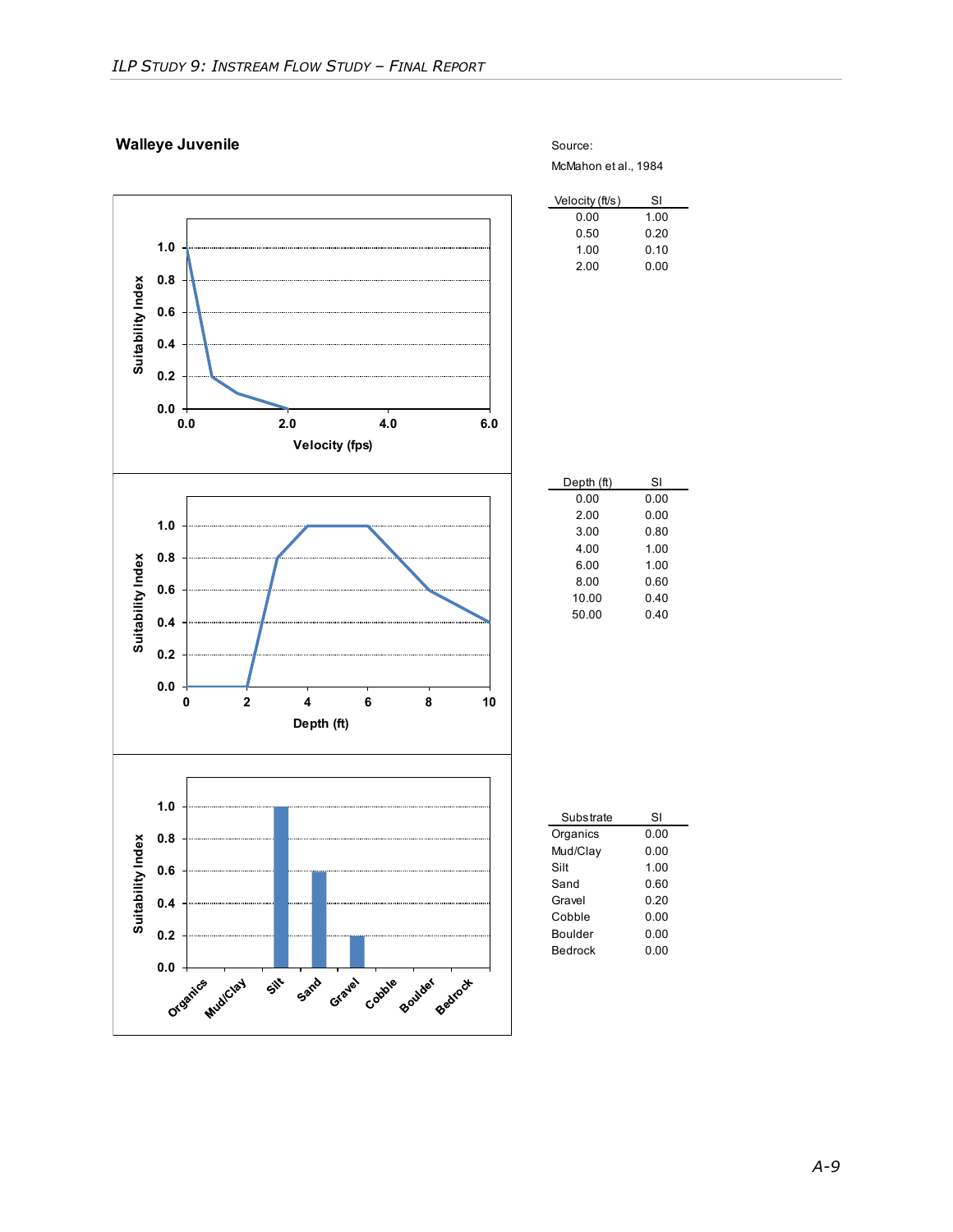#### McMahon et al., 1984 Velocity (ft/s) SI 0.00 1.00 0.20 1.00 **1.0** 0.50 0.20 1.00 0.10 Suitability Index **0.8** 2.50 0.10 **Suitability Index** 3.00 0.00 **0.6 0.4 0.2**  $0.0 + 0.0$ **0.0 2.0 4.0 6.0 Velocity (fps)** Depth (ft)  $\begin{array}{c} \text{S1} \\ \text{O.00} \end{array}$ 0.00 0.00<br>3.00 0.00 **1.0** 3.50 0.40 Suitability Index **0.8 Suitability Index**  $50.00$ **0.6 0.4 0.2 0.0 0 2 4 6 8 10 Depth (ft)1.0** Substrate SI Organics 0.00 Suitability Index **0.8 Suitability Index** Mud/Clay 0.00 Silt 1.00 **0.6** Sand 1.00 Gravel 1.00 **0.4** Cobble 0.40<br>Boulder 0.00 Boulder 0.00<br>Bedrock 0.00 **0.2** Bedrock 0.0 1 Mudician site sare drawn capple government

#### **Walleye Adult** Source:

 $0.00$ 

4.00 1.00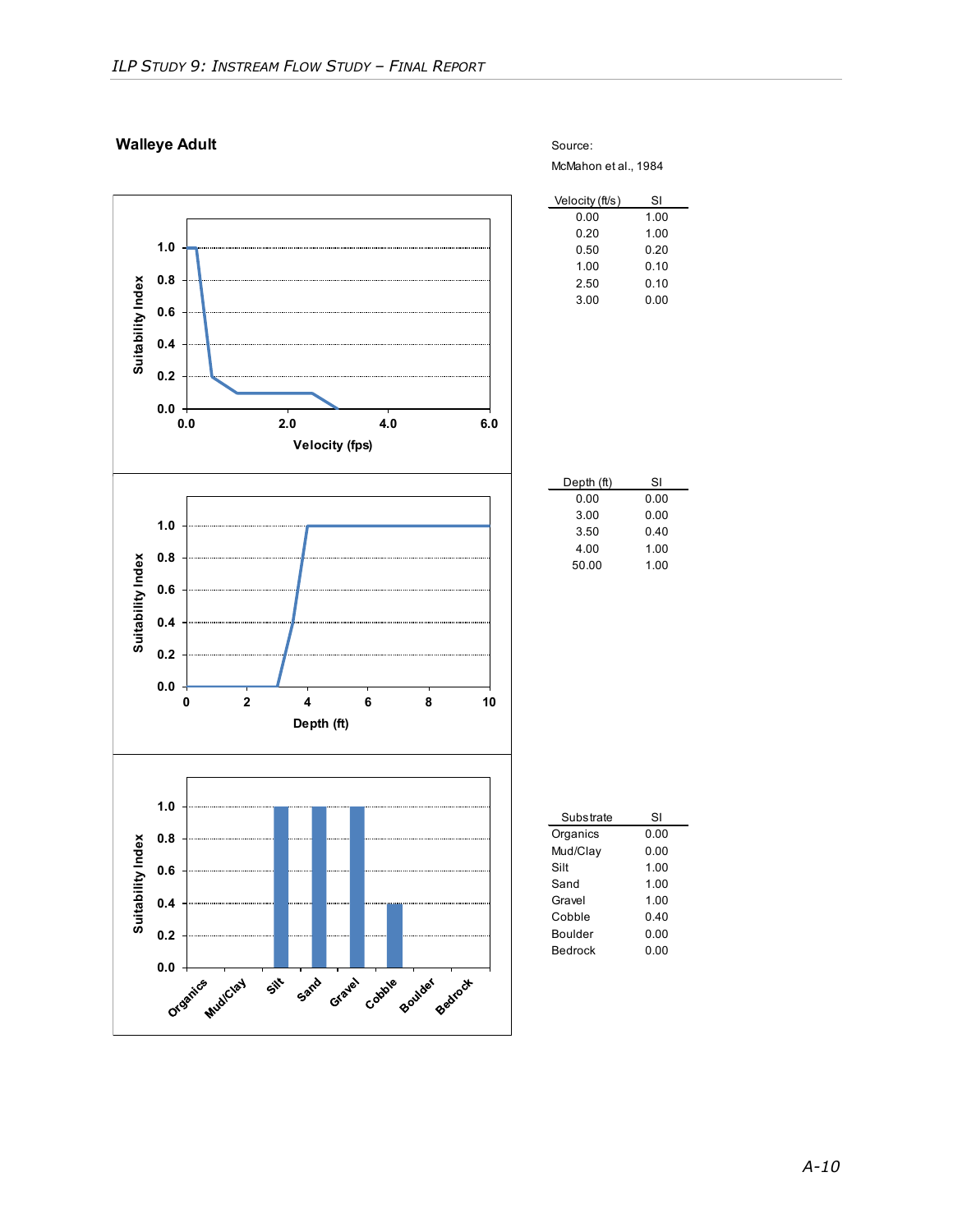## **Walleye Spawning & Incubation** Source:

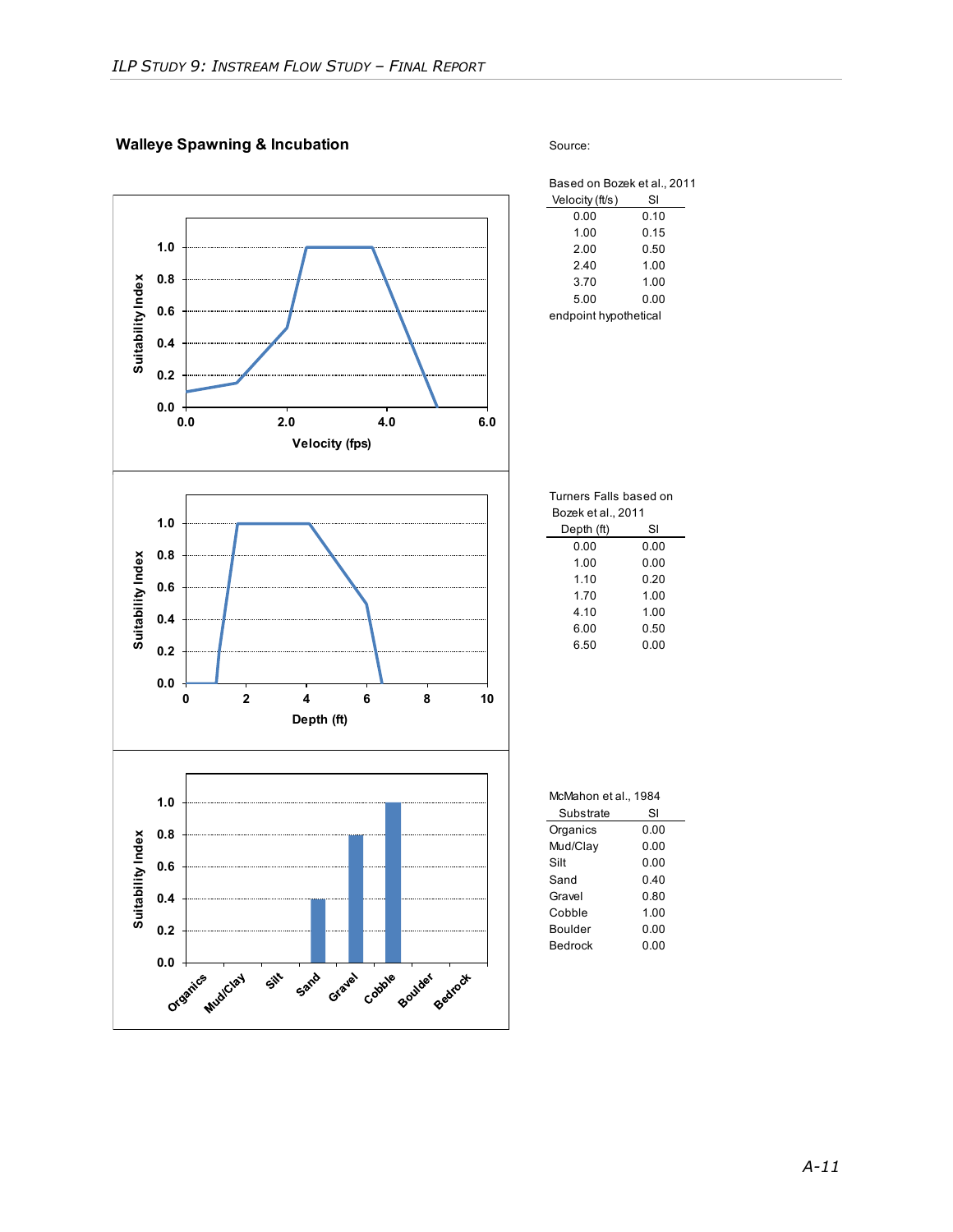## **Fallfish Fry** Source:

Velocity and depth from brook trout fry curves (Deerfield River) Gomez and Sullivan, 2007 Substrate developed by Charles Ritzi

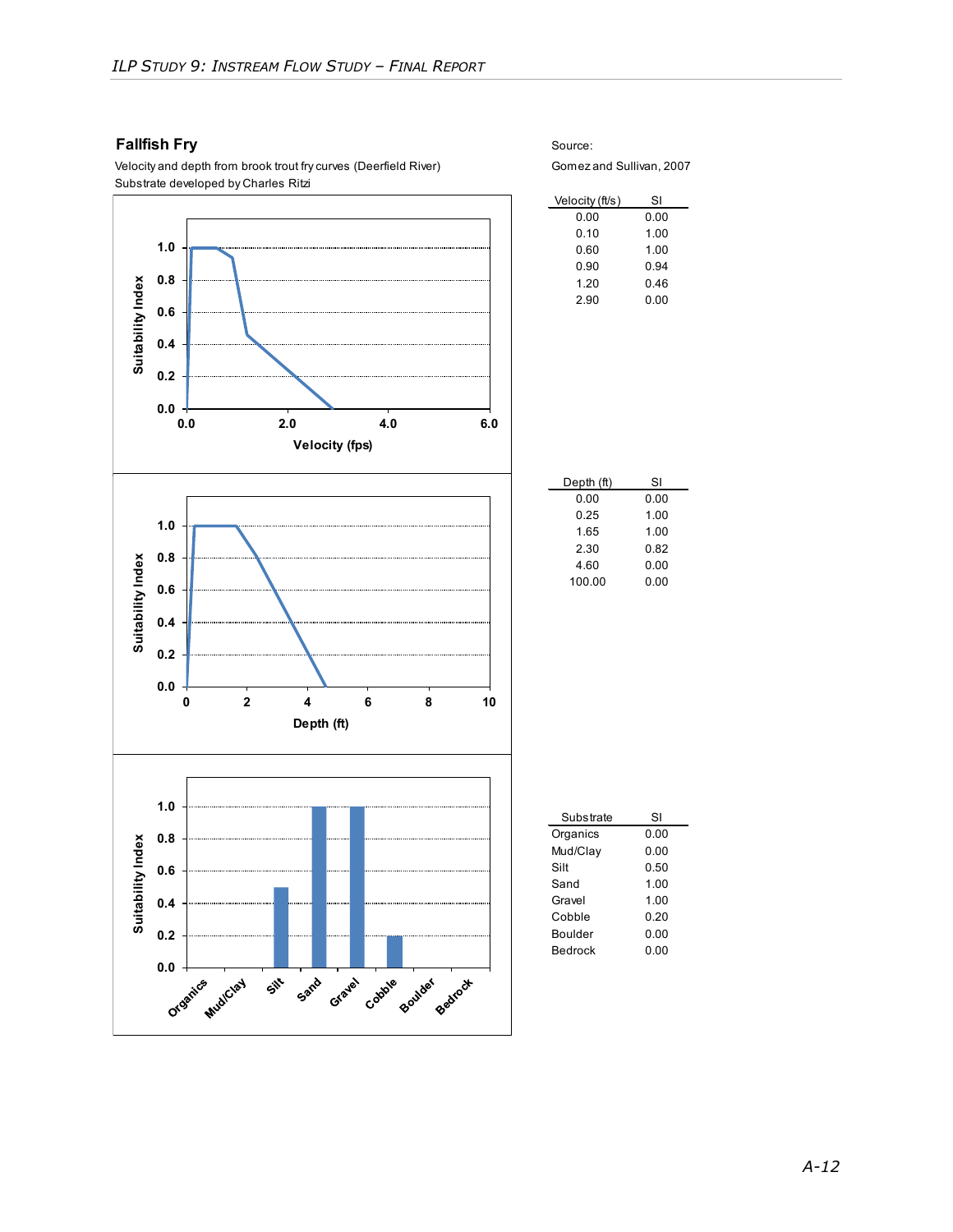#### **Fallfish Juvenile** Source:

Velocity and depth from brook trout fry curves (Deerfield River) Gomez and Sullivan, 2007 Substrate developed by Charles Ritzi

 $0.00$ 

 $0.27$ 

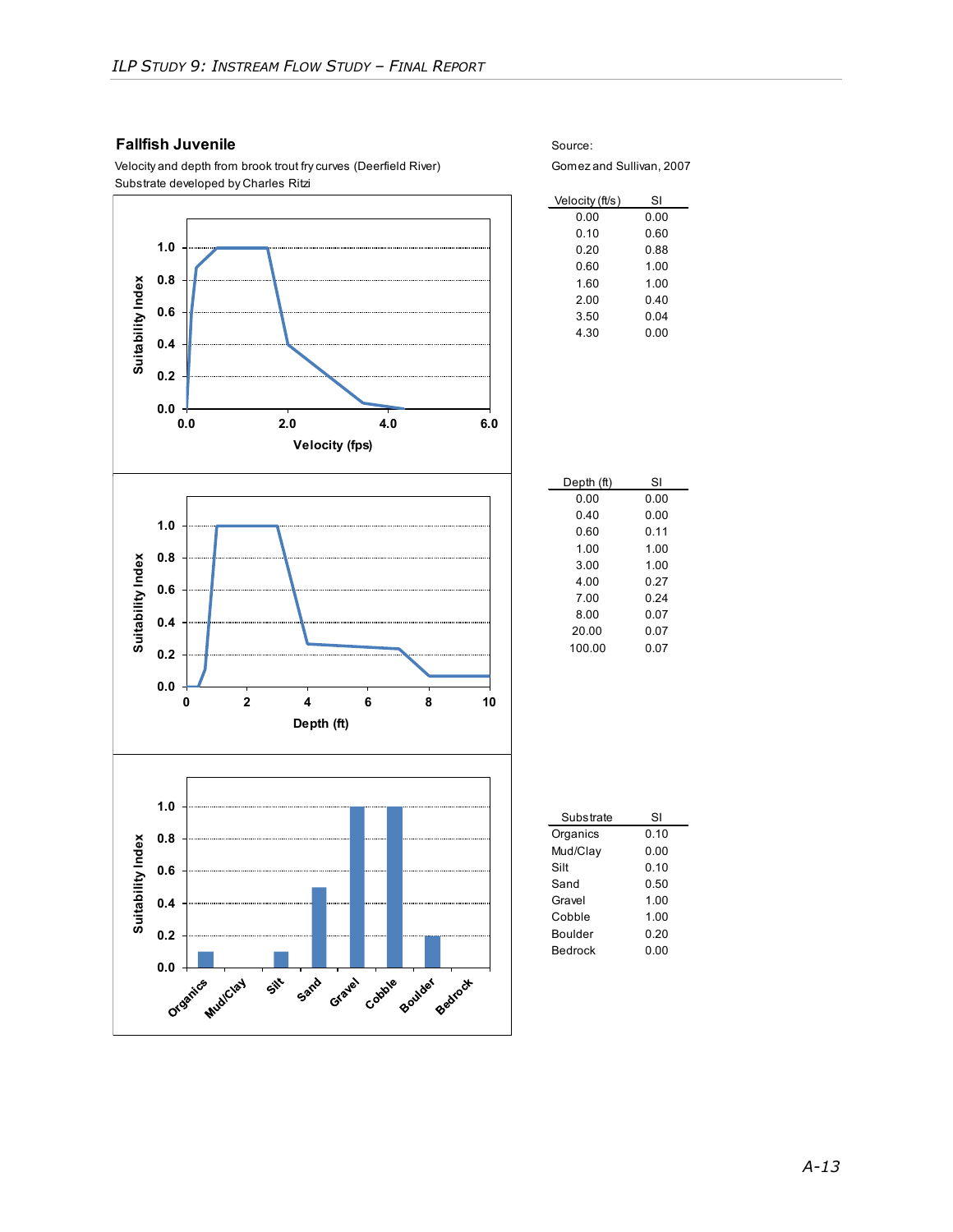#### **Fallfish Adult** Source:

Developed from consultation with NYSDEC Gomez and Sullivan, 2007 (New York Dept. of Environmental Conservation)

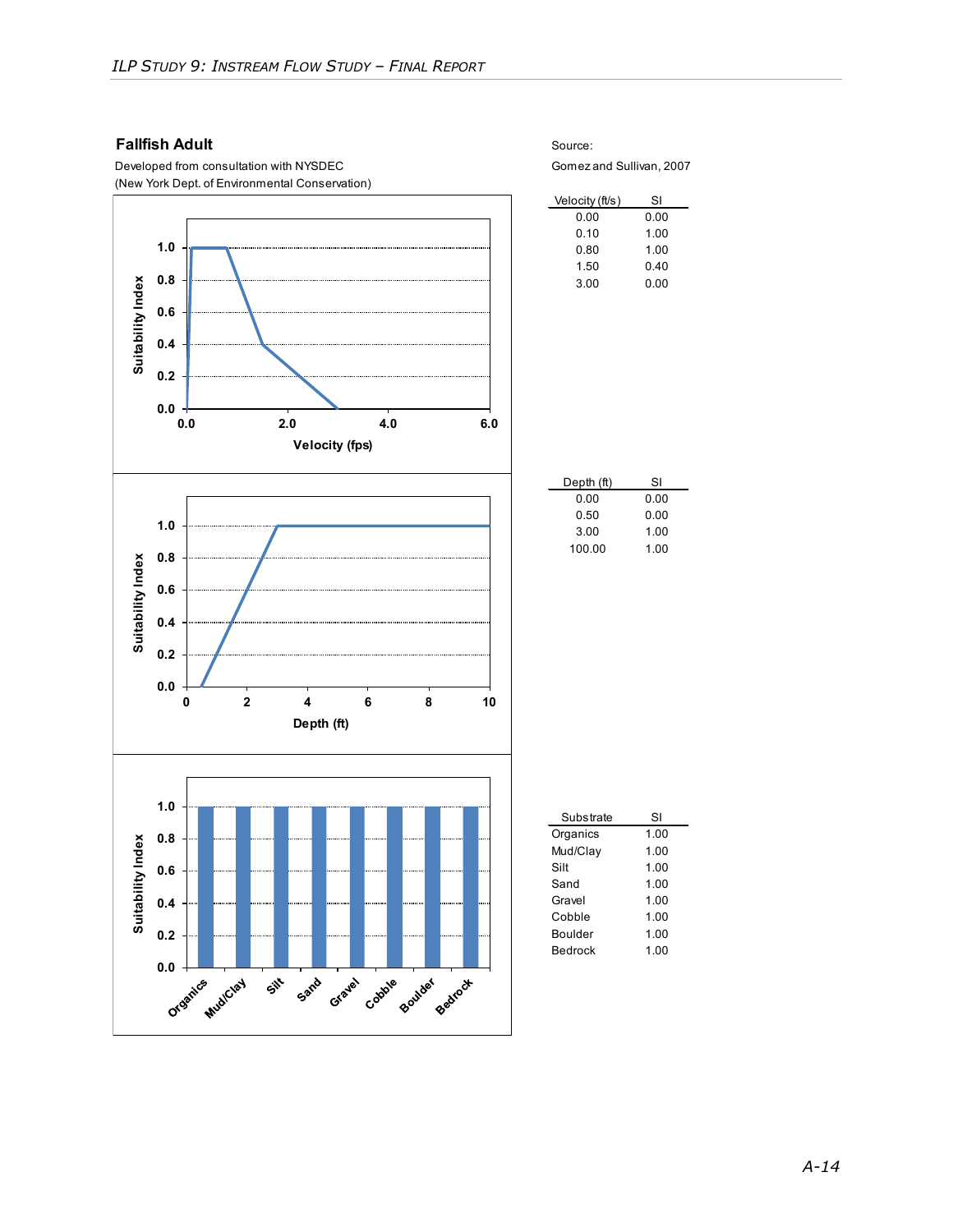## **Fallfish Spawning & Incubation** Source:

Developed from consultation with NYSDEC Gomez and Sullivan, 2007 (New York Dept. of Environmental Conservation)

|                          |                                                   | Velocity (ft/s)    | SI           |
|--------------------------|---------------------------------------------------|--------------------|--------------|
|                          |                                                   | 0.00               | 0.00         |
|                          |                                                   | 0.10               | 0.80         |
| 1.0                      |                                                   | 1.00               | 1.00         |
|                          |                                                   | 1.50               | 1.00         |
| $0.8\,$                  |                                                   | 2.50               | 0.20         |
|                          |                                                   | 3.00               | 0.00         |
| $0.6\,$                  |                                                   | 100.00             | 0.00         |
| Suitability Index<br>0.4 |                                                   |                    |              |
|                          |                                                   |                    |              |
| 0.2                      |                                                   |                    |              |
|                          |                                                   |                    |              |
| $0.0\,$                  |                                                   |                    |              |
| 0.0                      | 2.0<br>4.0<br>6.0                                 |                    |              |
|                          | <b>Velocity (fps)</b>                             |                    |              |
|                          |                                                   |                    |              |
|                          |                                                   | Depth (ft)<br>0.00 | SI<br>0.00   |
|                          |                                                   | 0.40               | 0.00         |
| 1.0                      |                                                   | 0.80               | 1.00         |
|                          |                                                   | 2.30               | 1.00         |
| 0.8                      |                                                   | 4.50               | 0.00         |
|                          |                                                   | 100.00             | 0.00         |
| 0.6                      |                                                   |                    |              |
| Suitability Index        |                                                   |                    |              |
| 0.4                      |                                                   |                    |              |
| 0.2                      |                                                   |                    |              |
|                          |                                                   |                    |              |
| $0.0\,$                  |                                                   |                    |              |
| 0                        | 4<br>$\overline{\mathbf{c}}$<br>8<br>6<br>10      |                    |              |
|                          | Depth (ft)                                        |                    |              |
|                          |                                                   |                    |              |
|                          |                                                   |                    |              |
|                          |                                                   |                    |              |
| 1.0                      |                                                   |                    |              |
|                          |                                                   | Substrate          | SI           |
| 0.8                      |                                                   | Organics           | 0.00         |
|                          |                                                   | Mud/Clay           | 0.00         |
| 0.6                      |                                                   | Silt               | 0.00         |
|                          |                                                   | Sand               | 0.00         |
| 0.4                      |                                                   | Gravel             | 1.00         |
| Suitability Index        |                                                   | Cobble<br>Boulder  | 0.00         |
| 0.2                      |                                                   | Bedrock            | 0.00<br>0.00 |
| $\mathbf{0.0}$           |                                                   |                    |              |
|                          |                                                   |                    |              |
|                          | $s_{jk}$<br>Sand<br>Graves Cobble govider gedrock |                    |              |
|                          | Organics Mudicial                                 |                    |              |

 $\overline{\phantom{a}}$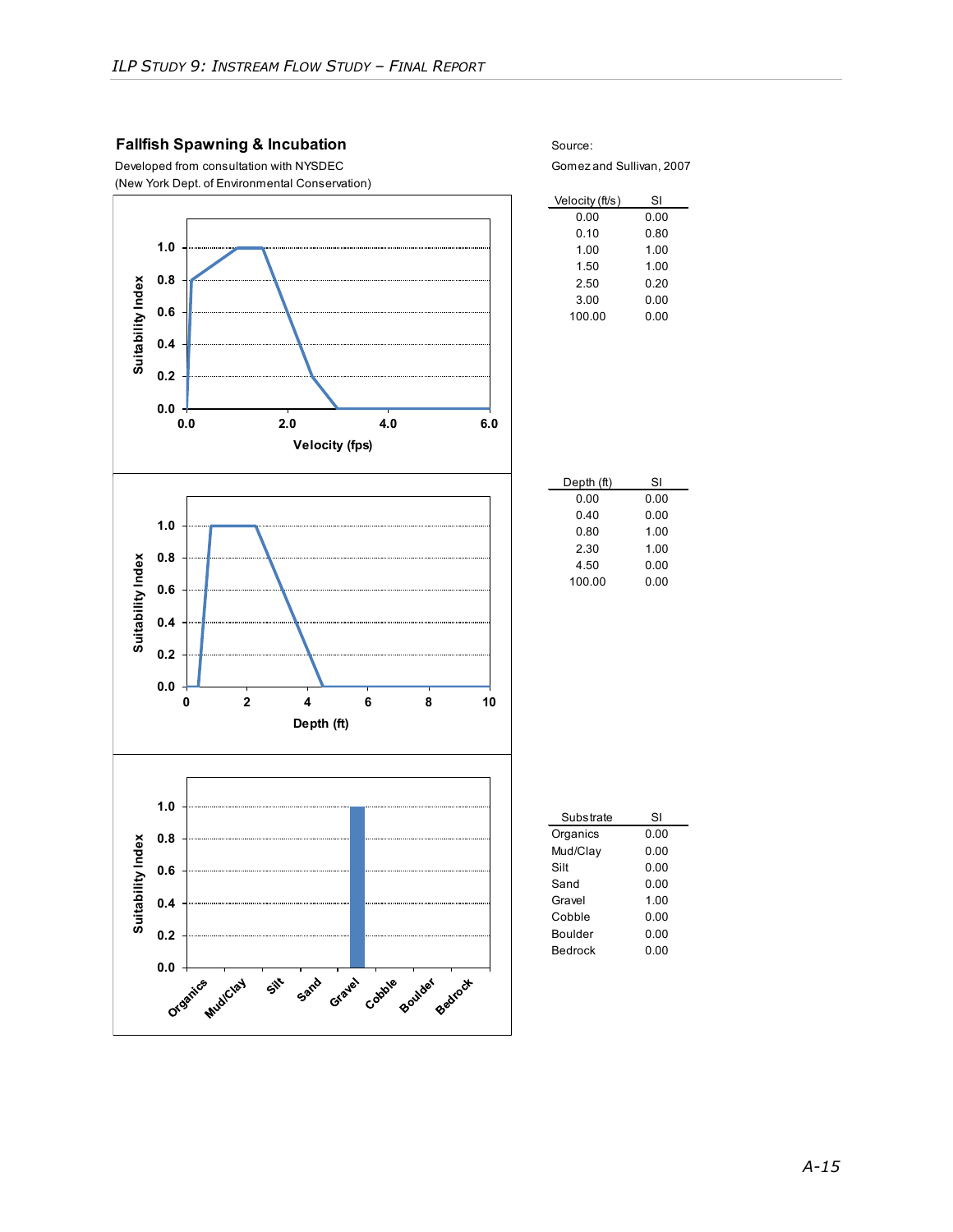#### **White Sucker Fry** Source:

Twomey et al., 1984

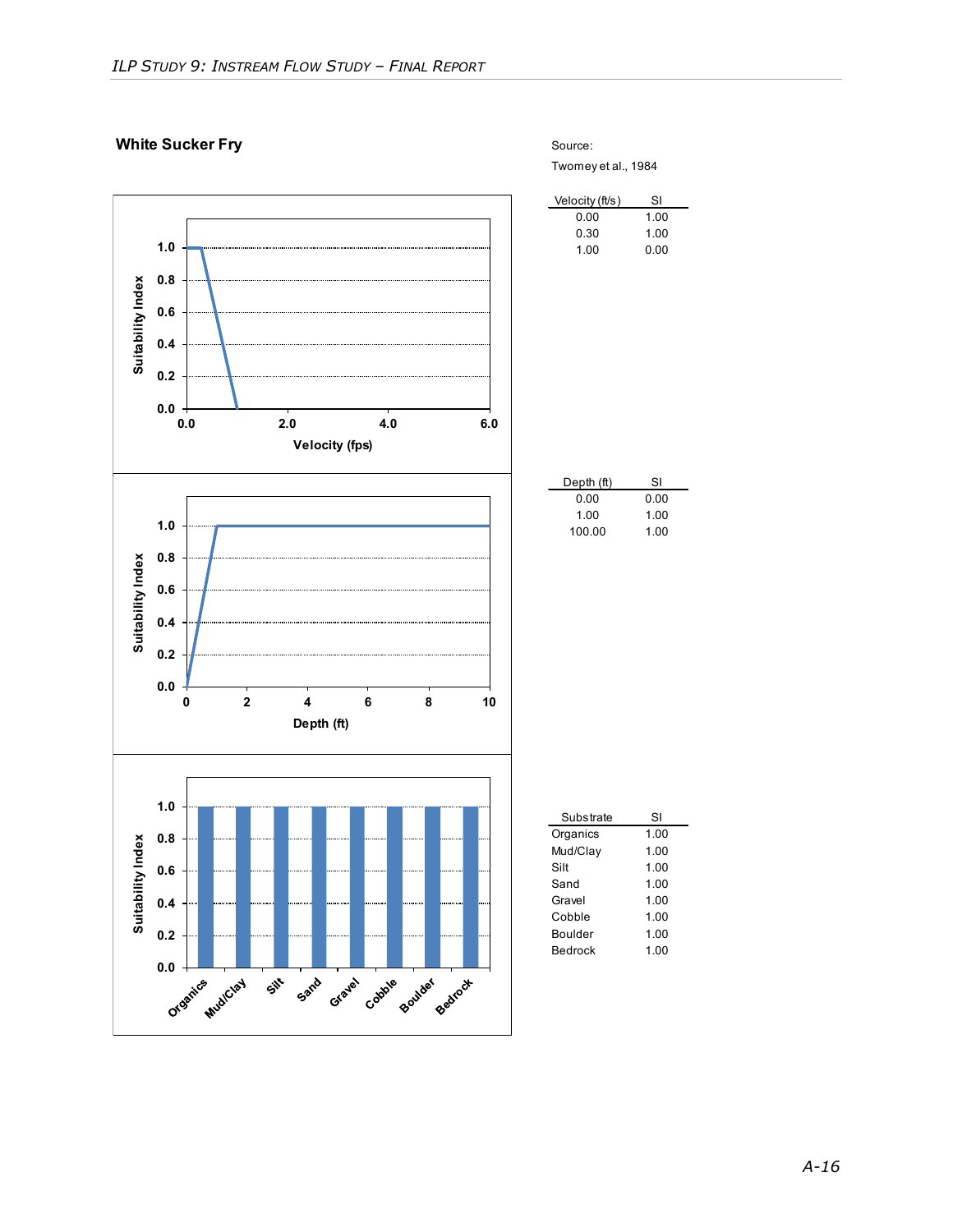### **White Sucker Adult/Juvenile** Source: Source:

Twomey et al., 1984

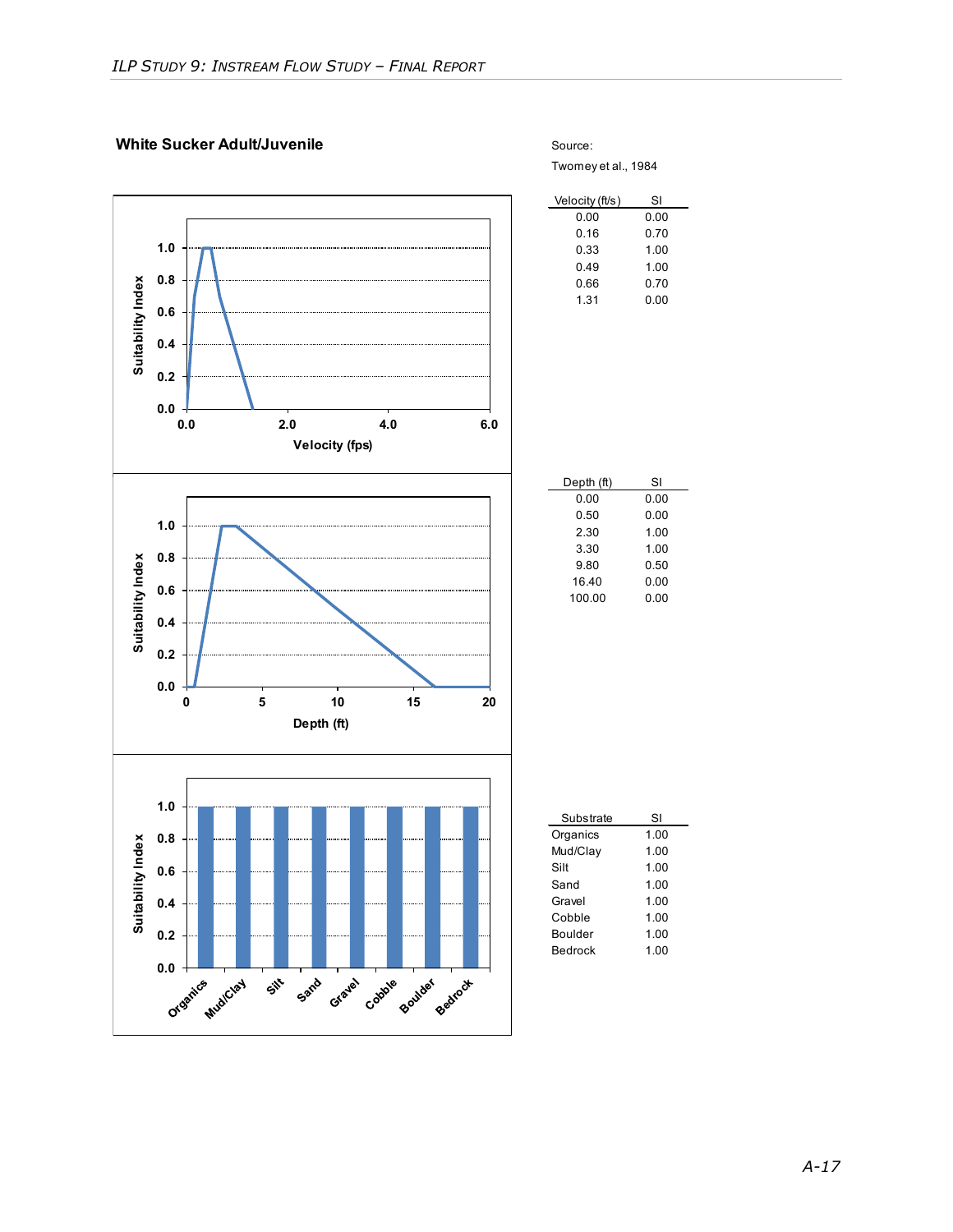

#### **White Sucker Spawning & Incubation** Source:

Twomey et al., 1984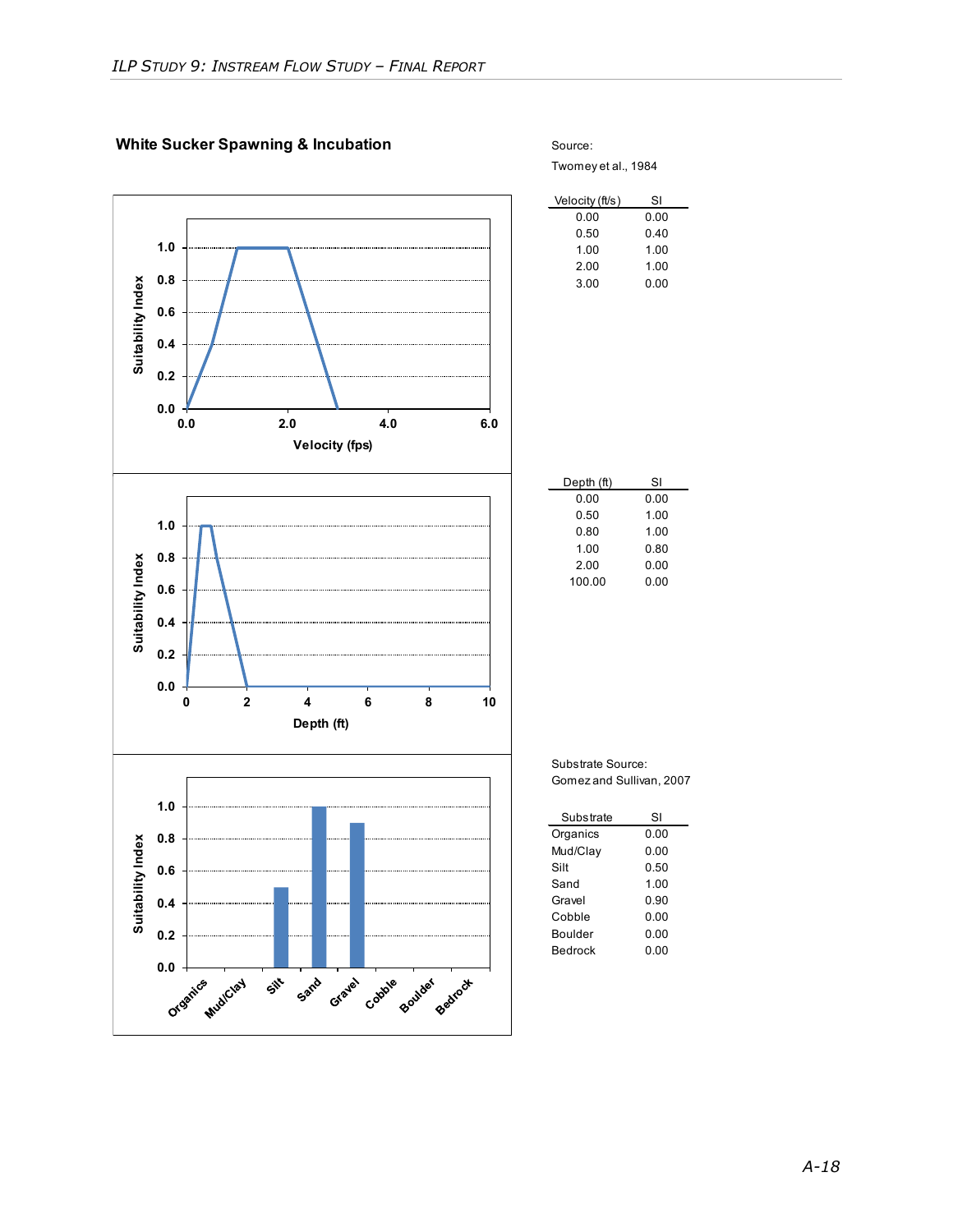#### **Longnose Dace Fry** Source:

Original curve identified as from USFWS HSC library Gomez and Sullivan, 2007 Modified by VDFW for the Lamoille River IFS (Gomez and Sullivan, 2000)

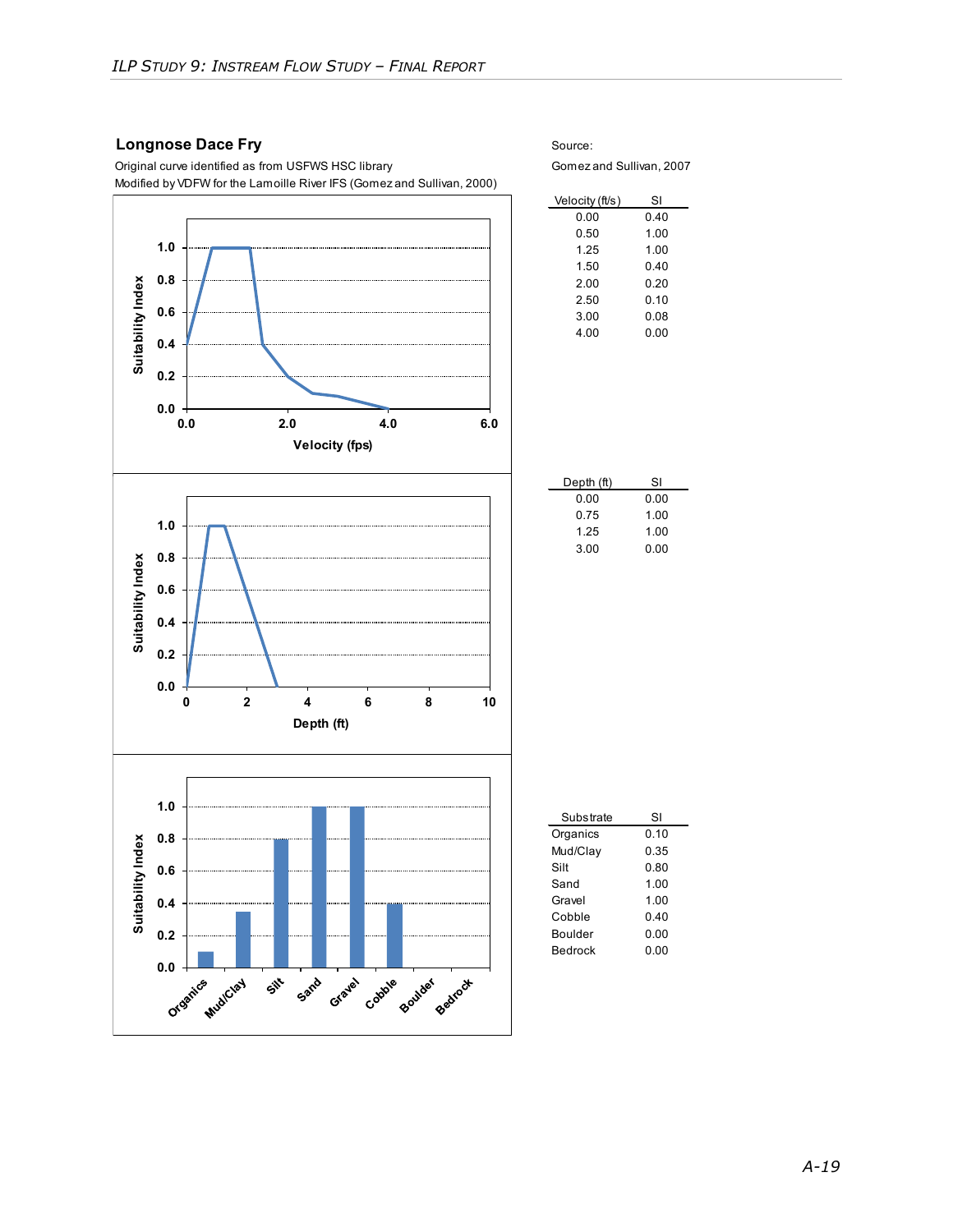#### Longnose Dace Juvenile **Source:** Source:

Original curve identified as from USFWS HSC library Gomez and Sullivan, 2000 Modified by VDFW for the Lamoille River IFS (Gomez and Sullivan, 2000)

1.00

 $0.14$ 

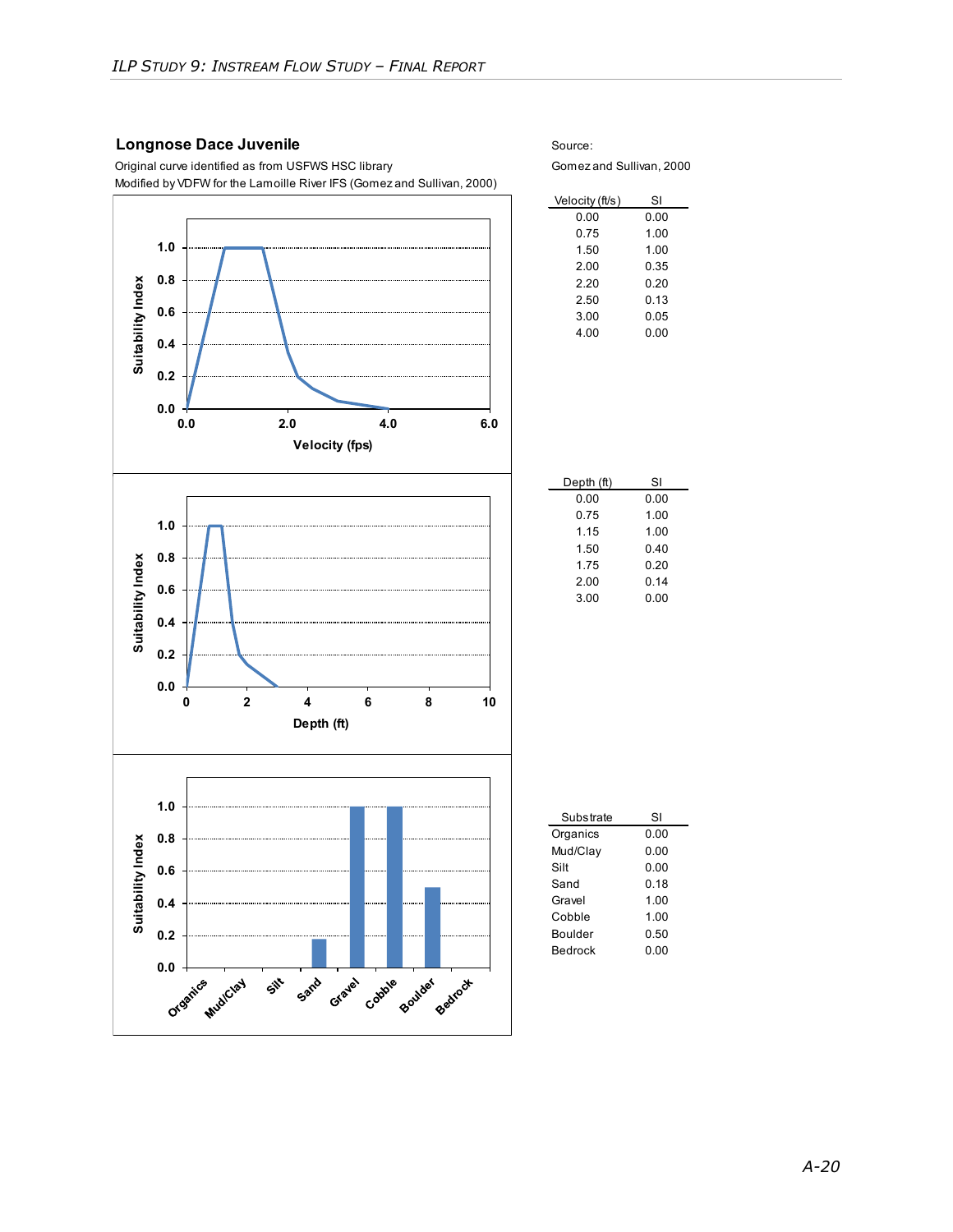#### Longnose Dace Adult **Source:** Source:

Original curve identified as from USGS HSC library Gomez and Sullivan, 2000 Modified by VDFW for the Lamoille River IFS (Gomez and Sullivan, 2000)

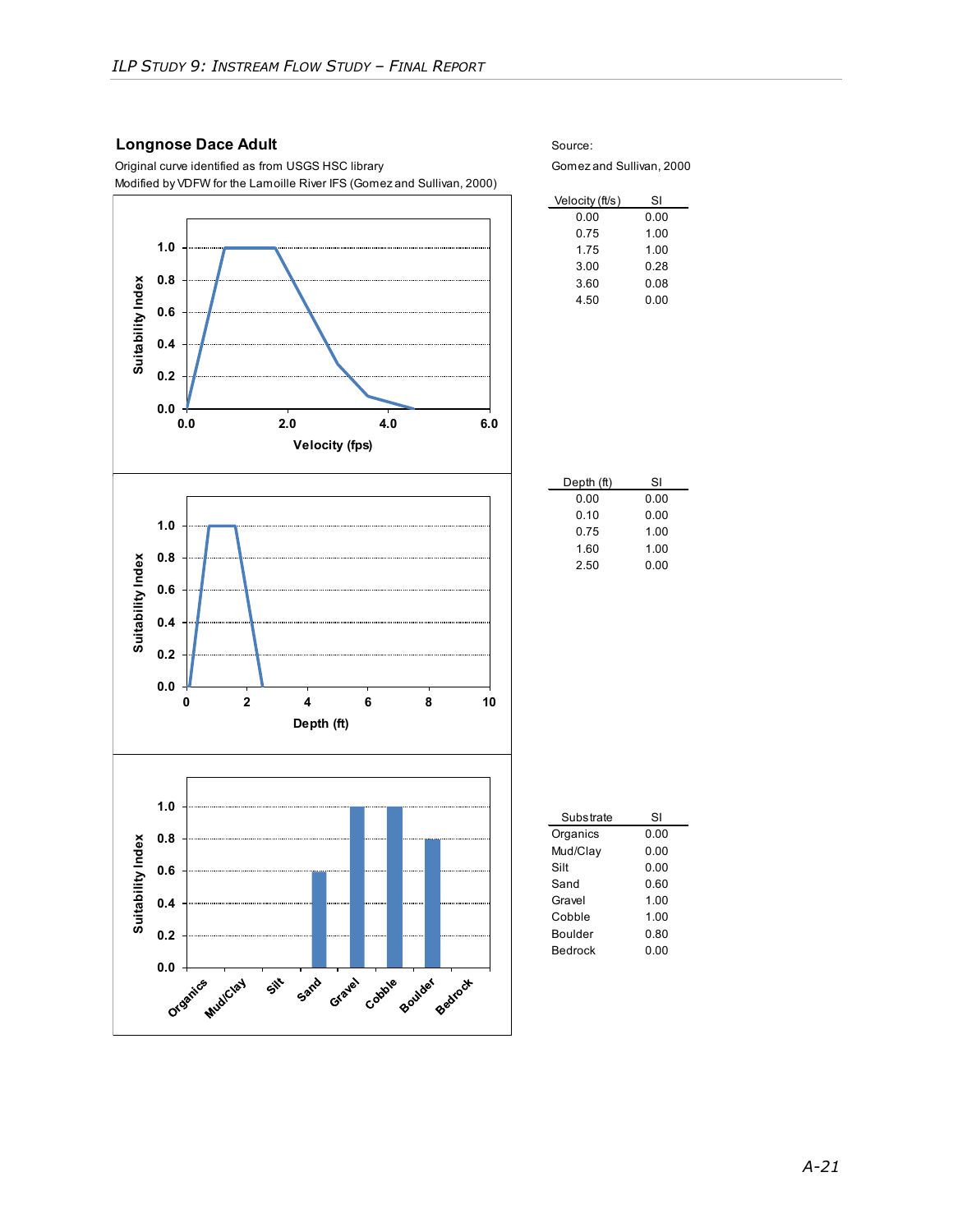#### **Tessellated Darter Adult**

Modified by VDFW (2015) using sources



| 11 I |
|------|
|------|

| Warner et al. 2006,       |      |
|---------------------------|------|
| Aadland and Kuitunen 2006 |      |
| Velocity (ft/s )          | SI   |
| 0.00                      | 0.00 |
| 0.80                      | 1.00 |
| 1.15                      | 1.00 |
| 3.50                      | 0.00 |

| SI   |
|------|
| 0.00 |
| 0.00 |
| 1.00 |
| 1.00 |
| 0.50 |
| 0.00 |
|      |

**Substrate Source:** Aadland and Kuitunen, 2006 Johnny Darter- Surrogate for Tessellated Darter (PPL Bell Bend 2012 )

| Substrate | SI   |
|-----------|------|
| Organics  | 0.00 |
| Mud/Clay  | 0.93 |
| Silt      | 0.60 |
| Sand      | 0.93 |
| Gravel    | 1.00 |
| Cobble    | 0.68 |
| Boulder   | 0.53 |
| Bedrock   | 0.93 |
|           |      |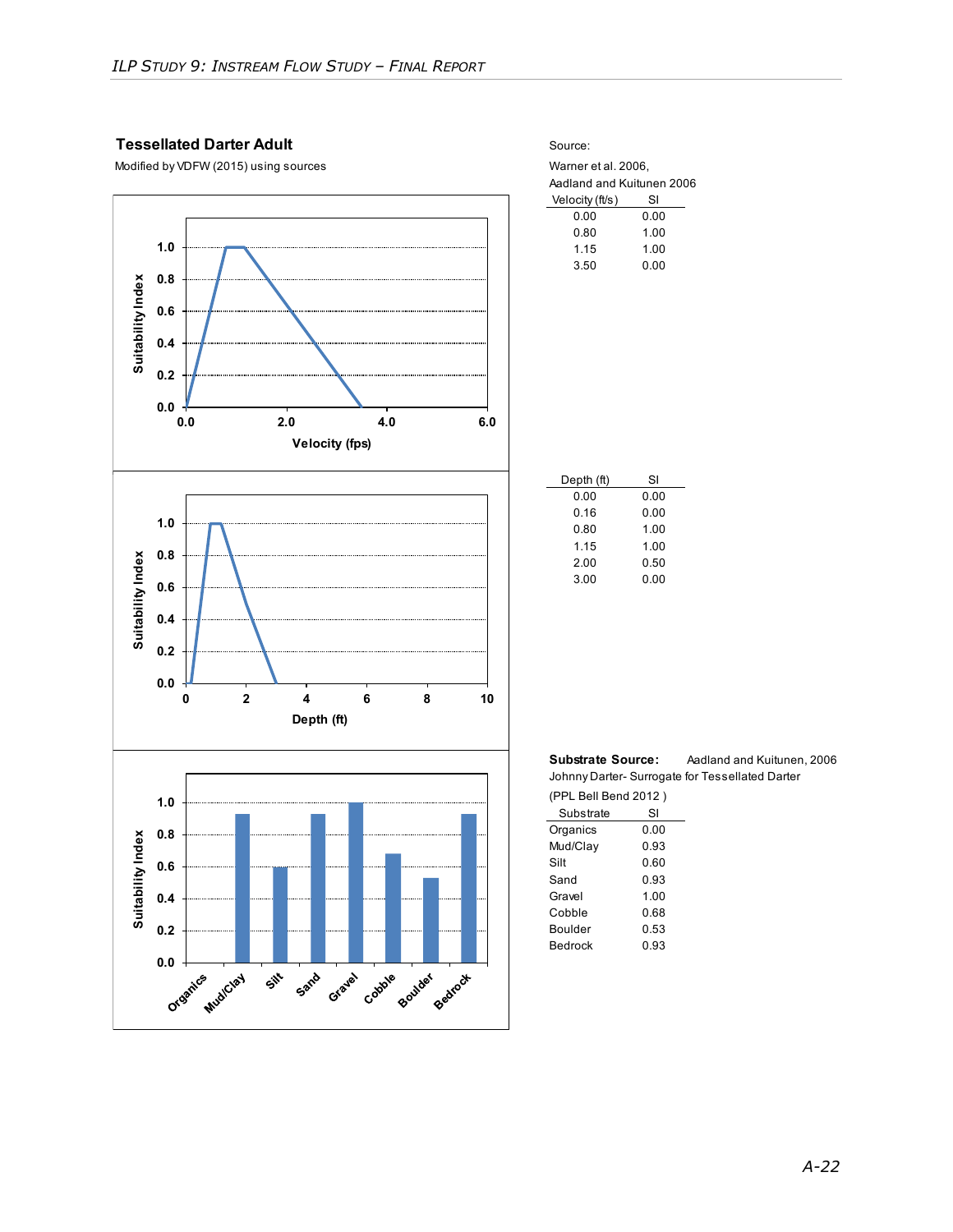

**Sea Lamprey Spawning & Incubation** Source:

Modified by USFWS (2014) based on Yergeau 1983 (substrate)

| Kynard and Horgan, 2013 |      |
|-------------------------|------|
| Yergeau, 1983           |      |
| Velocity (ft/s)         | SI   |
| 0.00                    | 0.00 |
| 0.30                    | 0.00 |
| 1.28                    | 0.34 |
| 2.26                    | 1.00 |
| 3.25                    | 0.86 |
| 4.23                    | 0.30 |
| 5.22                    | 0.12 |
| 6.20                    | 0.08 |
| 6.23                    | 0.OO |
|                         |      |





| Depth (ft) | SI   |
|------------|------|
| 0.00       | 0.00 |
| 0.13       | 0.00 |
| 0.46       | 0.50 |
| በ 79       | 1.00 |
| 4.50       | 1.00 |
| 5.50       | 0.70 |
| 6.50       | በ 44 |
| 7.50       | 0.27 |
| 8.50       | 0.18 |
| 9.50       | 0.07 |
| 10.50      | 0.03 |
| 11.50      | 0.02 |
| 12.50      | 0.01 |
| 13.50      | 0.00 |

| Substrate      | SI   |
|----------------|------|
| Organics       | 0.OO |
| Mud/Clay       | 0.00 |
| Silt           | 0.00 |
| Sand           | 0.04 |
| Gravel         | 1.00 |
| Cobble         | 0.50 |
| <b>Boulder</b> | 0.02 |
| <b>Bedrock</b> | 0.OO |
|                |      |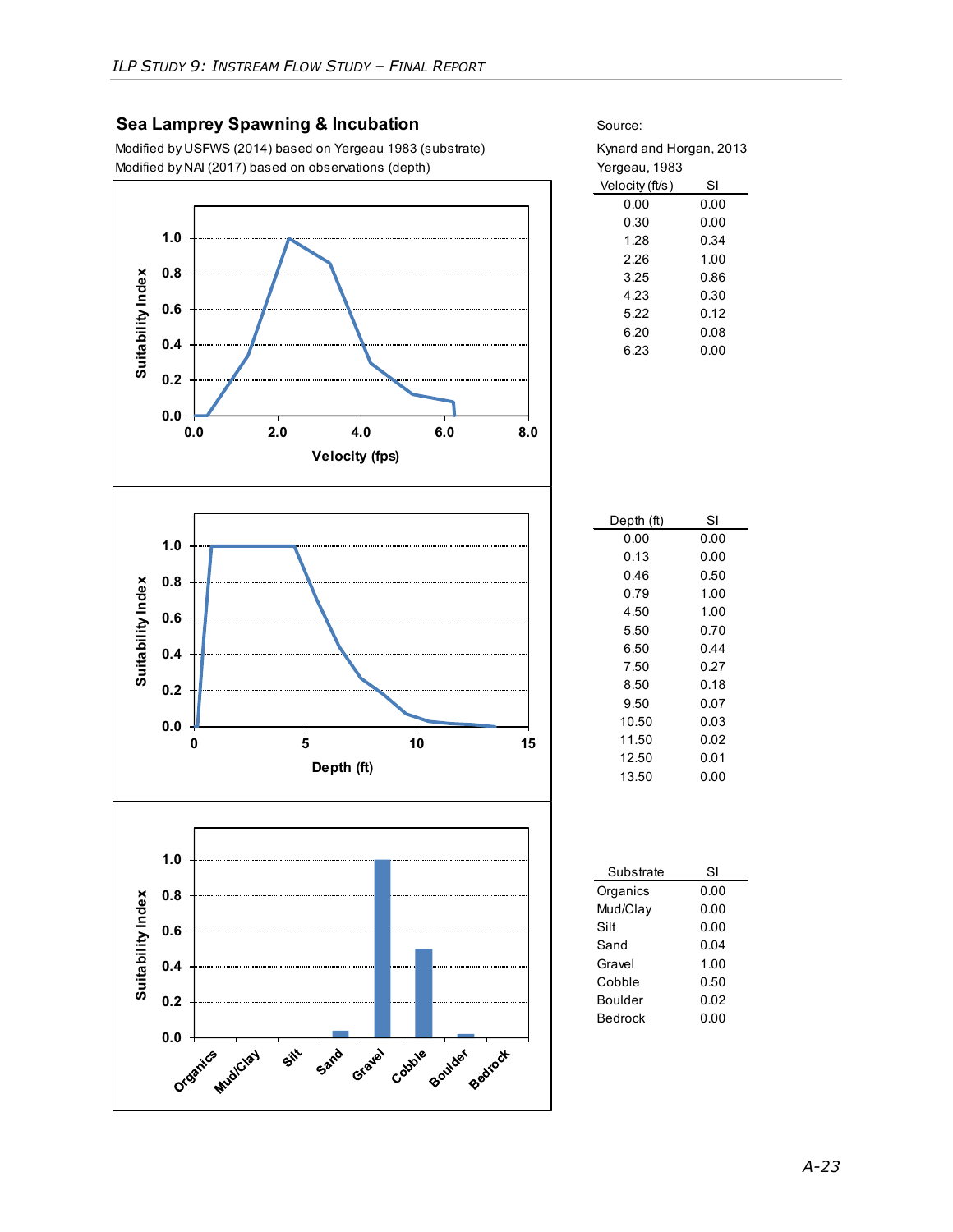#### **Macroinvertebrates** Source:

Gomez and Sullivan, 2000

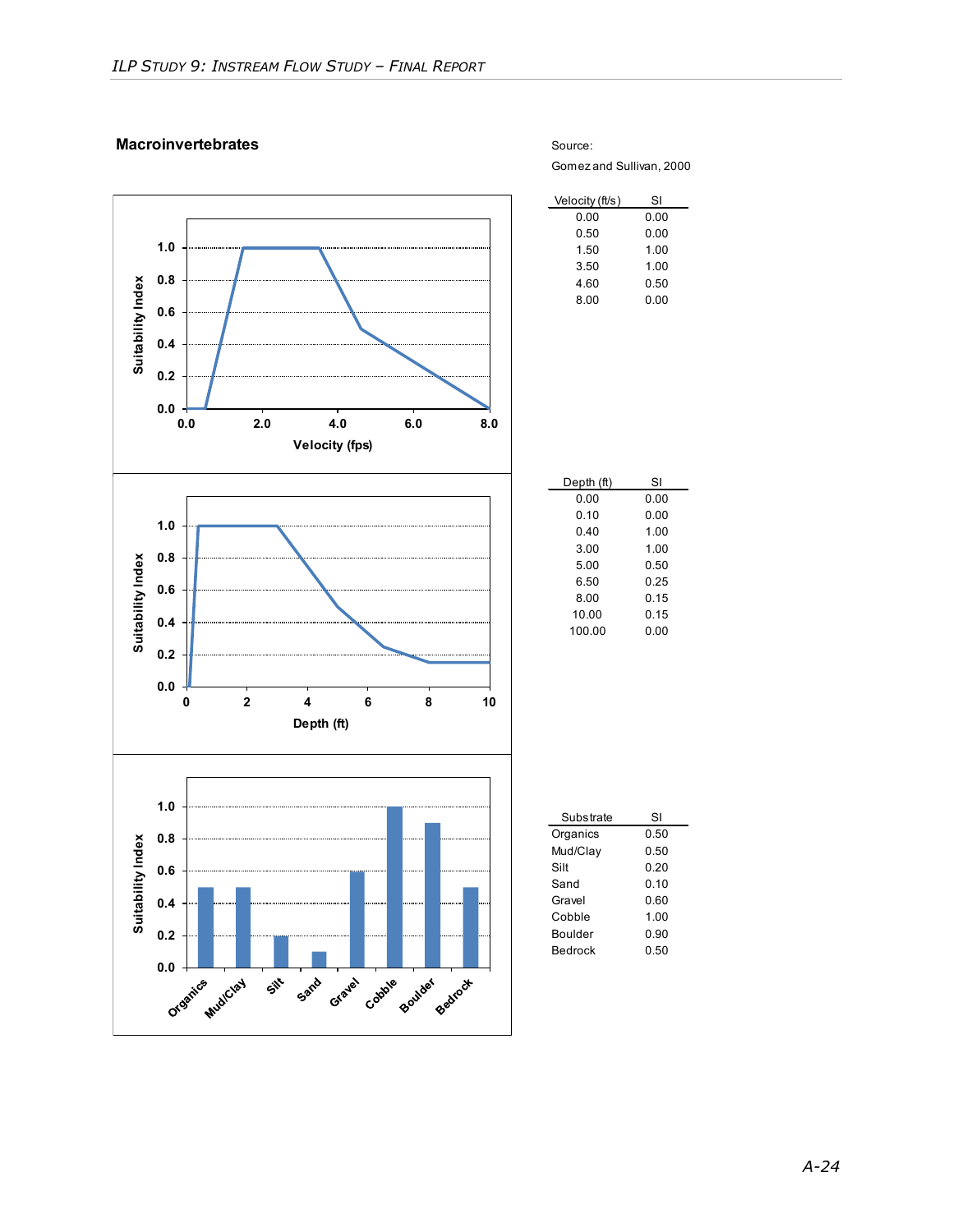## **Smallmouth Bass Fry Source:** Source:

Leonard et al, 1986

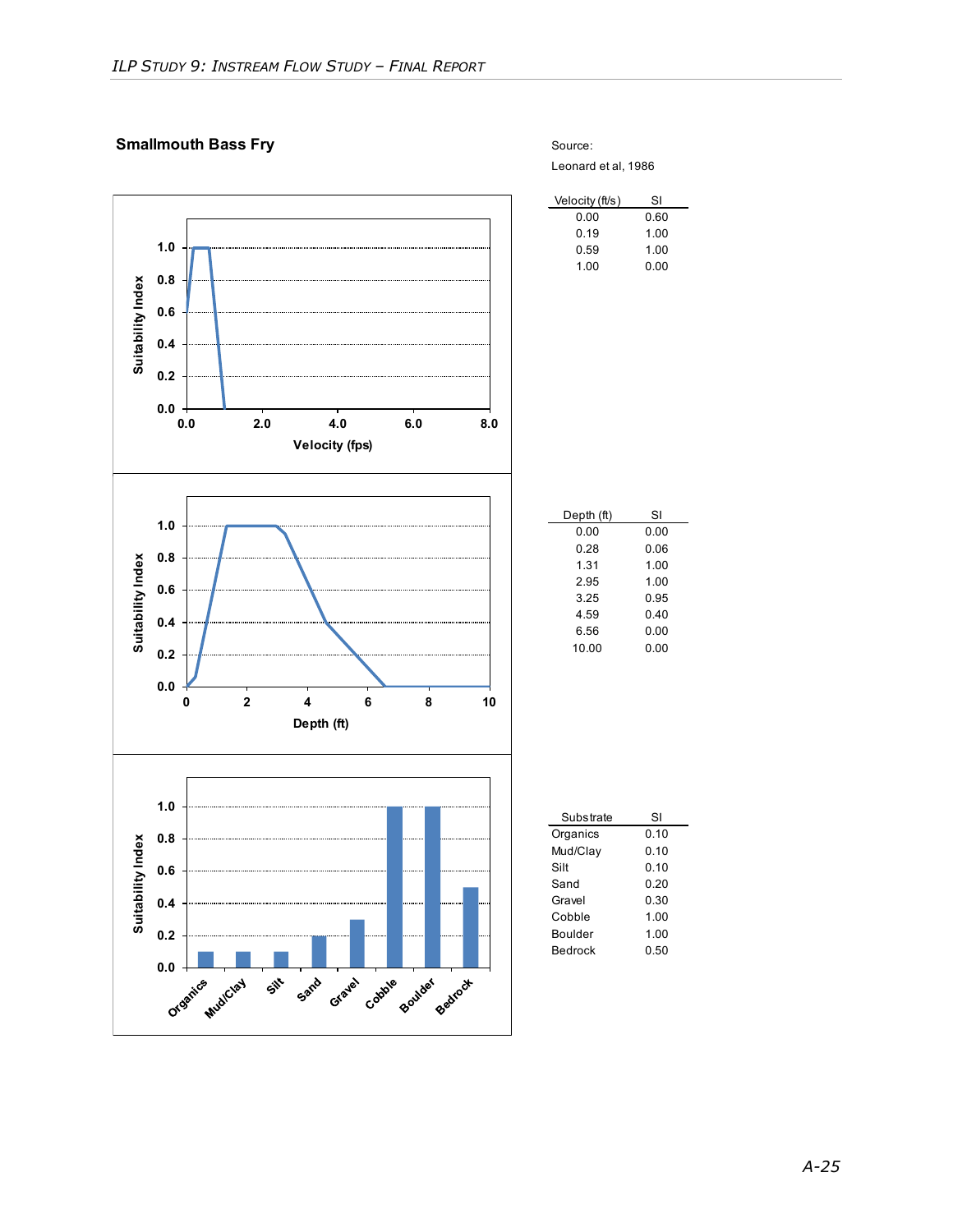#### **Smallmouth Bass Juvenile** Source: Source: Source:

Groshens and Orth 1994



| Velocity (ft/s) | SI   |
|-----------------|------|
| 0.00            | 0.30 |
| 0.17            | 0.66 |
| 0.33            | 0.90 |
| 0.50            | 0.93 |
| 0.66            | 1.00 |
| 0.83            | 1.00 |
| 0.98            | 0.93 |
| 1.15            | 0.87 |
| 1.31            | 0.84 |
| 1.47            | 0.77 |
| 1.64            | 0.70 |
| 1.81            | 0.62 |
| 1.98            | 0.47 |
| 2.30            | 0.27 |
| 2.62            | 0.17 |
| 2.95            | 0.09 |
| 3.94            | 0.03 |
| 4.59            | 0.00 |
|                 |      |
|                 |      |

#### Leonard et al, 1986

| SI   |
|------|
| 0.00 |
| 0.00 |
| 0.03 |
| 1.00 |
| 1.00 |
|      |

#### Leonard et al, 1986

| Substrate      | SI   |
|----------------|------|
| Organics       | 0.10 |
| Mud/Clay       | 0.10 |
| Silt           | 0.10 |
| Sand           | 0.20 |
| Gravel         | 0.30 |
| Cobble         | 1.00 |
| Boulder        | 1.00 |
| <b>Bedrock</b> | 0.50 |
|                |      |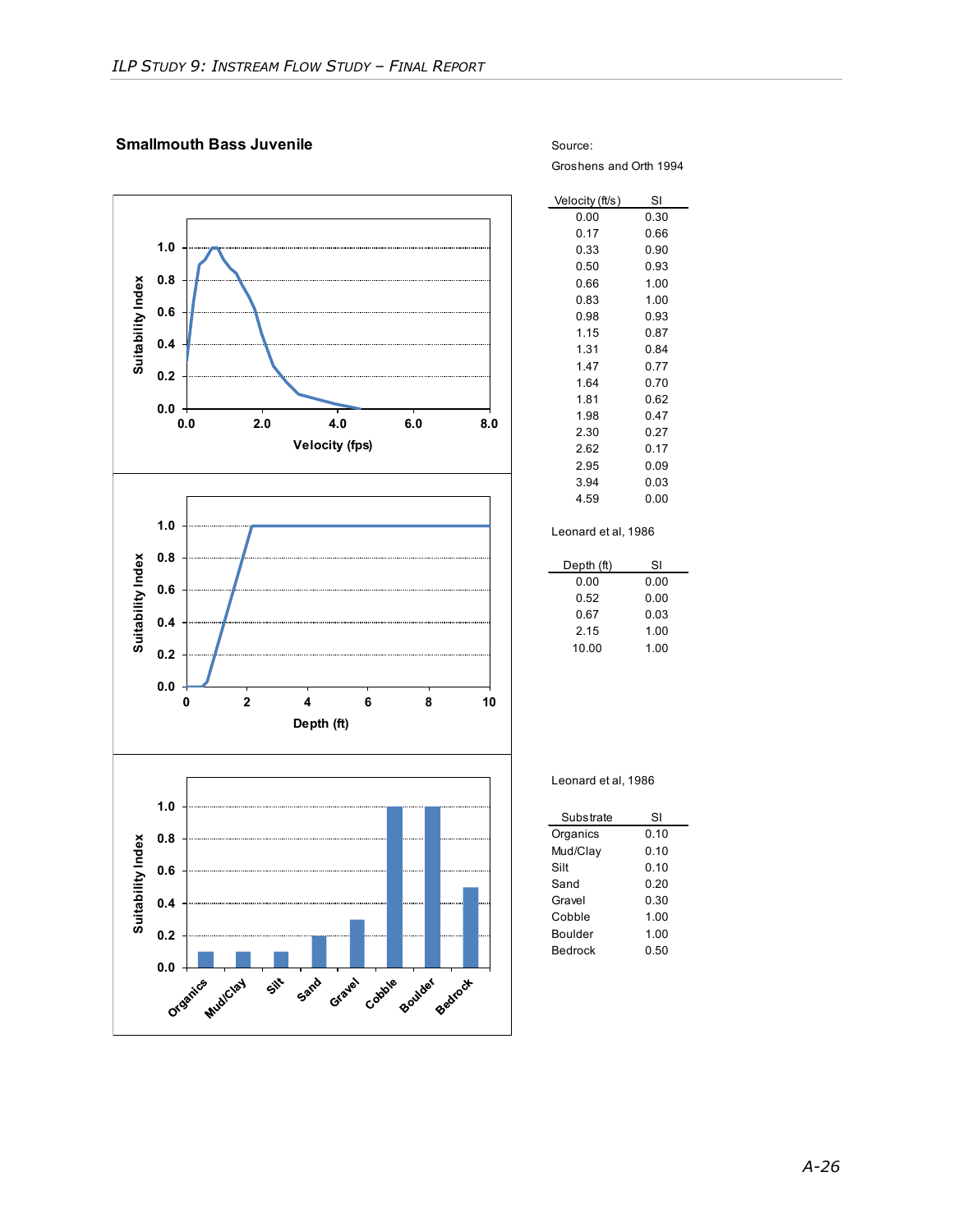## **Smallmouth Bass Adult** Source:

Groshens and Orth 1994



| Velocity (ft/s )    | SI   |
|---------------------|------|
| 0.00                | 0.12 |
| 0.17                | 0.66 |
| 0.33                | 0.90 |
| 0.50                | 1.00 |
| 0.66                | 0.93 |
| 0.83                | 0.82 |
| 0.98                | 0.65 |
| 1.15                | 0.53 |
| 1.31                | 0.46 |
| 1.47                | 0.42 |
| 1.64                | 0.36 |
| 181                 | 0.32 |
| 1.98                | 0.25 |
| 2.30                | 0.15 |
| 2.62                | 0.08 |
| 2.95                | 0.06 |
| 3.94                | 0.04 |
| 4.59                | 0.04 |
| 5.00                | 0.00 |
| Leonard et al, 1986 |      |

| Depth (ft) | SI   |
|------------|------|
| 0.00       | 0.00 |
| 0.92       | 0.00 |
| 1.31       | 0.08 |
| 2.03       | 0.56 |
| 2.82       | 1.00 |
| 6.00       | 1.00 |
| 10.00      | 1.00 |
|            |      |

 $\overline{a}$ 

#### Leonard et al, 1986

| Substrate      | SI   |
|----------------|------|
| Organics       | 0.10 |
| Mud/Clay       | 0.10 |
| Silt           | 0.10 |
| Sand           | 0 20 |
| Gravel         | ი ვი |
| Cobble         | 1.00 |
| Boulder        | 1.00 |
| <b>Bedrock</b> | 0.50 |
|                |      |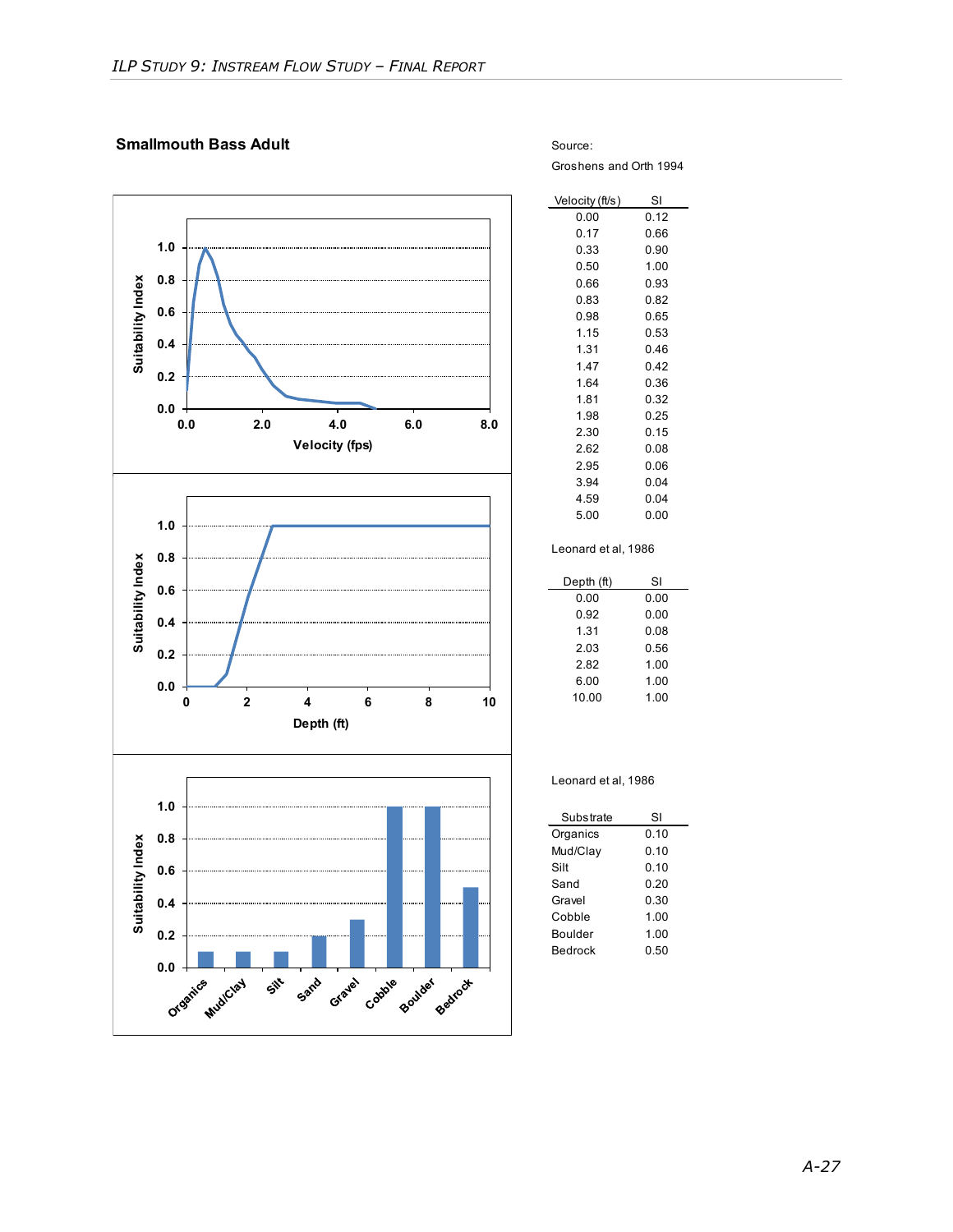## **Smallmouth Bass Spawning**



| Source:              |      |  |  |
|----------------------|------|--|--|
| Allen, 1996          |      |  |  |
| Velocity (ft/s)      | SI   |  |  |
| 0.00                 | 1.00 |  |  |
| 0.45                 | 1.00 |  |  |
| 0.55                 | 0.96 |  |  |
| 0.65                 | 0.89 |  |  |
| 0.75                 | 0.69 |  |  |
| 0.85                 | 0.34 |  |  |
| 0.95                 | 0.25 |  |  |
| 1.05                 | 0.20 |  |  |
| 1.15                 | 0.16 |  |  |
| 1.25                 | 0.14 |  |  |
| 1.65                 | 0.11 |  |  |
| 1.85                 | 0.09 |  |  |
|                      |      |  |  |
| 2.35                 | 0.04 |  |  |
| 2.55                 | 0.02 |  |  |
| 2.75                 | 0.00 |  |  |
| Edwards et al., 1983 |      |  |  |
| Depth (ft)           | SI   |  |  |
| 0.22                 | 0.00 |  |  |
| 0.50                 | 0.02 |  |  |
| 0.74                 | 0.05 |  |  |
| 1.10                 | 0.12 |  |  |
| 1.32                 | 0.22 |  |  |
| 1.53                 | 0.34 |  |  |
| 1.70                 | 0.54 |  |  |
| 1.90                 | 0.90 |  |  |
|                      |      |  |  |
| 2.05                 | 0.97 |  |  |
| 2.18                 | 0.99 |  |  |
| 2.40                 | 1.00 |  |  |
| 4.75                 | 1.00 |  |  |
| 4.95                 | 0.97 |  |  |
| 5.10                 | 0.91 |  |  |
| 5.40                 | 0.62 |  |  |
| 5.80                 | 0.40 |  |  |
| 6.10                 | 0.27 |  |  |
| 6.50                 | 0.17 |  |  |
| 6.95                 | 0.09 |  |  |
| 7.30                 | 0.04 |  |  |
| 7.75                 | 0.02 |  |  |
| 8.00                 | 0.00 |  |  |
| Allen, 1996          |      |  |  |
| Substrate            | SI   |  |  |
| Organics             | 0.00 |  |  |
| Mud/Clay             | 0.00 |  |  |
| Silt                 | 0.00 |  |  |
| Sand                 | 0.20 |  |  |
| Gravel               | 1.00 |  |  |
| Cobble               | 0.30 |  |  |
| Boulder              | 0.00 |  |  |
|                      |      |  |  |

Bedrock 0.00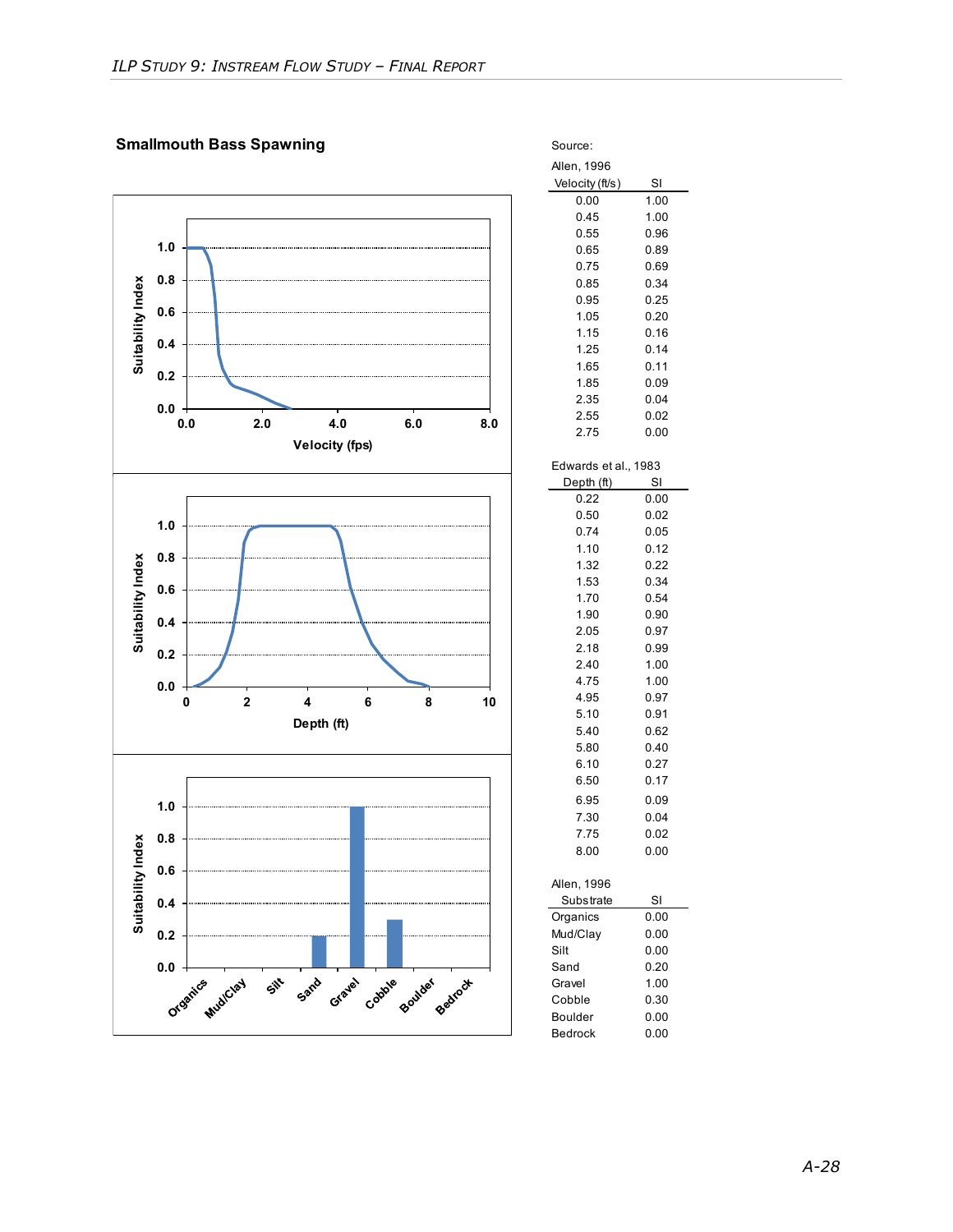Generalized Habitat Criteria (GHC) Source:

Fast **1.0** Slow Suitability Index **0.8 Suitability Index 0.6 0.4 0.2 0.0 0.00 2.00 4.00 6.00 8.00 Velocity (fps)** Shallow **1.0** Deep**0.8** Suitability Index **Suitability Index 0.6 0.4 0.2 0.0 0 2 4 6 8 10 Depth (ft) 1.0** Suitability Index **0.8 Suitability Index 0.6 0.4 0.2** 0.0 Levelas Mudicial Sit Sand Grave Cooper Boulder parties

| VDFW            |      |
|-----------------|------|
| Fast            |      |
| Velocity (ft/s) | SI   |
| 0.00            | 0.00 |
| 1.00            | 0.00 |
| 1.01            | 1.00 |
| 10.00           | 1.00 |
| Slow            |      |
| Velocity (ft/s) | SI   |
| 0.00            | 1.00 |
| 1.00            | 1.00 |
| 1.01            | 0.00 |
| 10.00           | 0.00 |
|                 |      |
|                 |      |
|                 |      |
|                 |      |
| Shallow         |      |
| Depth (ft)      | SI   |
| 0.00            | 1.00 |
| 2.00            | 1.00 |
| 2.01            | 0.00 |
| 10.00           | 0.00 |
| Deep            |      |
| Depth (ft)      | SI   |
| 0.00            | 0.00 |
| 2.00            | 0.00 |
| 2.01            | 1.00 |
| 100.00          | 1.00 |
|                 |      |
|                 |      |
|                 |      |
|                 |      |
|                 |      |
|                 |      |
| Substrate       | SI   |
| Organics        | 1.00 |
| Mud/Clay        | 1.00 |
| Silt            | 1.00 |
| Sand            | 1.00 |
| Gravel          | 1.00 |
| Cobble          | 1.00 |
| Boulder         | 1.00 |
| <b>Bedrock</b>  | 1.00 |
|                 |      |

*A-29*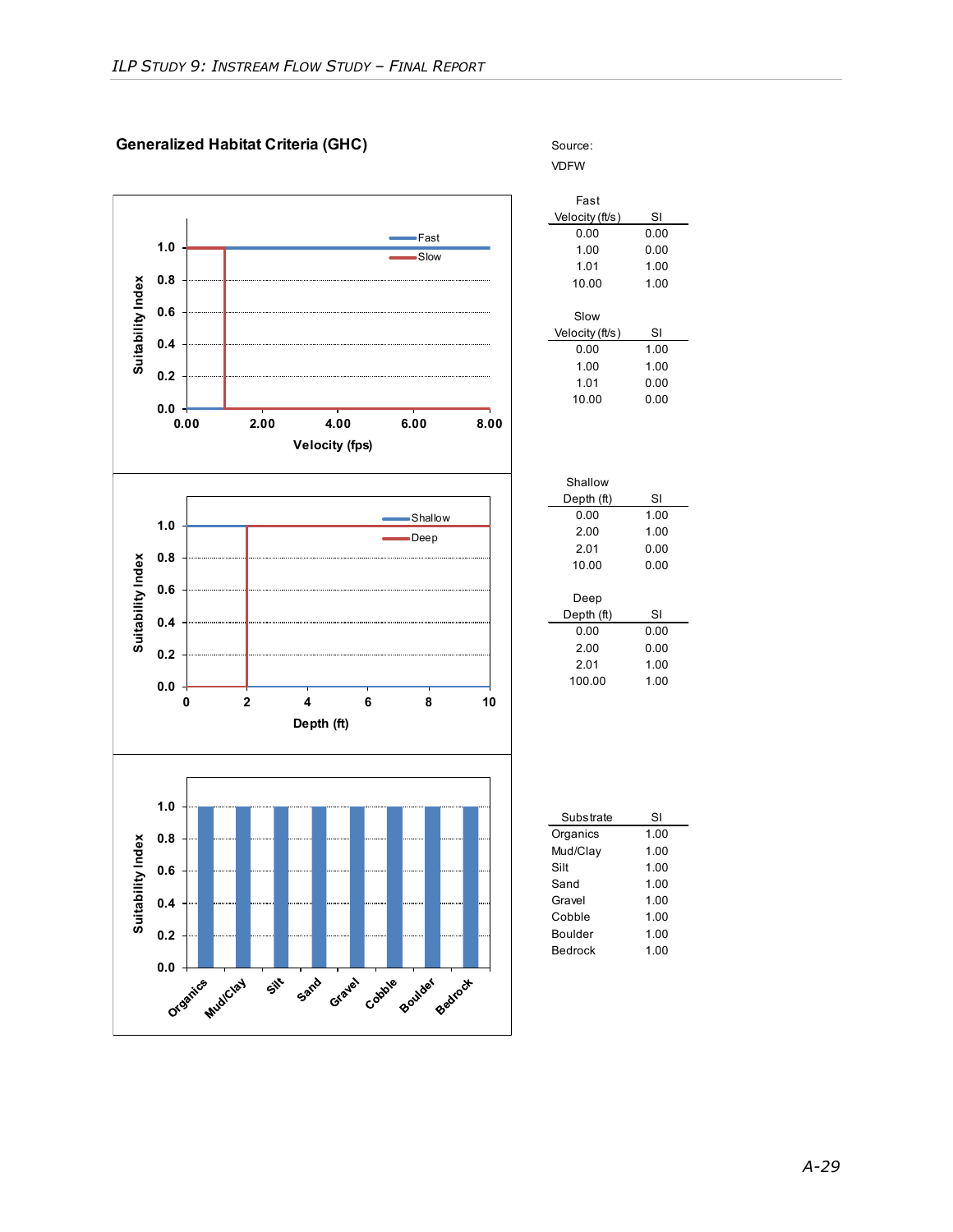

**Mussels - Dwarf Wedgemussel (DWM)** Source: DWM Co-0ccurring

**Co-Occurring Co-Occurring Co-Occurring Normandeau and Normandeau and Normandeau and** Biodrawversity 2016 Biodrawversity 2017

| <b>DWM</b>         |      |                              |
|--------------------|------|------------------------------|
| $MCV$ (ft/s)<br>SI |      | SI                           |
| 0.50               | 0.00 | 0.50                         |
| 1.00               | 0.10 | 1.00                         |
| 1.00               | 2.25 | 1.00                         |
| 0.00               | 5.50 | 0.00                         |
|                    |      | Co-occurring<br>$MCV$ (ft/s) |

| <b>DWM</b> |      | Co-occurring |      |  |
|------------|------|--------------|------|--|
| Depth (ft) | SI   | Depth (ft)   | SI   |  |
| 0.00       | 0.00 | 0.00         | 0.00 |  |
| 2.00       | 1.00 | 1.50         | 1.00 |  |
| 40.00      | 1.00 | 13.50        | 1.00 |  |
| 100.00     | 1.00 | 22.00        | 0.50 |  |
|            |      | 30.00        | 0.50 |  |
|            |      | 100          | 0.5  |  |

| DWM            |      | Co-occurring   |      |
|----------------|------|----------------|------|
| Substrate      | SI   | Substrate      | SI   |
| Organics       | 0.50 | Organics       | 0.00 |
| Mud/Clay       | 0.50 | Mud/Clay       | 0.00 |
| Silt           | 0.80 | Silt           | 1.00 |
| Sand           | 1.00 | Sand           | 0.19 |
| Gravel         | 0.50 | Gravel         | 0.72 |
| Cobble         | 0.10 | Cobble         | 0.57 |
| Boulder        | 0.00 | Boulder        | 0.29 |
| <b>Bedrock</b> | 0.00 | <b>Bedrock</b> | በ 17 |

*A-30*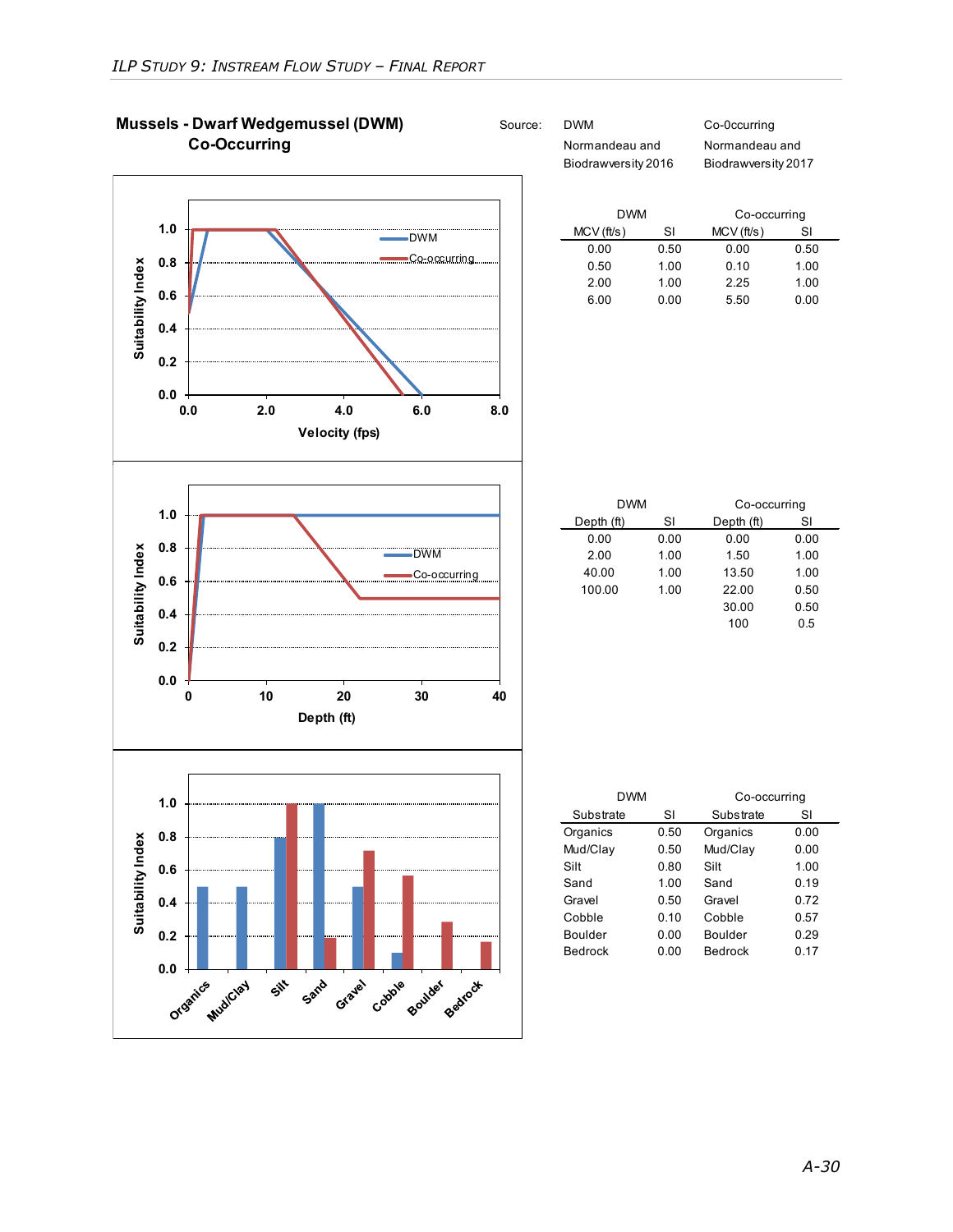

| Mussels - Dwarf Wedgemussel (DWM) | Source: | <b>DWM</b>     | Co-0ccurring |
|-----------------------------------|---------|----------------|--------------|
| Co-Occurring                      |         | Normandeau and | Normandeau   |
|                                   |         |                |              |

**Normandeau and Mormandeau and** Biodrawversity 2016 Biodrawversity 2017

| <b>DWM</b>      |      | Co-occurring    |      |  |
|-----------------|------|-----------------|------|--|
| Velocity (ft/s) | SI   | Velocity (ft/s) | SI   |  |
| 0.00            | 1.00 | 0.00            | 1.00 |  |
| 0.10            | 1.00 | 0.10            | 1.00 |  |
| 0.72            | 0.00 | 0.72            | 0.00 |  |

| <b>DWM</b> |                            | Co-occurring |                          |      |
|------------|----------------------------|--------------|--------------------------|------|
|            | $SS$ (lb/ft <sup>3</sup> ) | SI           | SS (lb/ft <sup>3</sup> ) | SI   |
|            | 0.00                       | 1.00         | 0.00                     | 1.00 |
|            | 0.50                       | 1.00         | 1.50                     | 1.00 |
|            | 1.00                       | 0.00         | 6.00                     | 0.00 |

| <b>DWM</b> |      | Co-occurring |      |
|------------|------|--------------|------|
| <b>RSS</b> | SI   | <b>RSS</b>   | SI   |
| 0          | 1.00 | O            | 1.00 |
| 15         | 1.00 | 3.5          | 1.00 |
| 25         | 0.00 | 15           | 0.00 |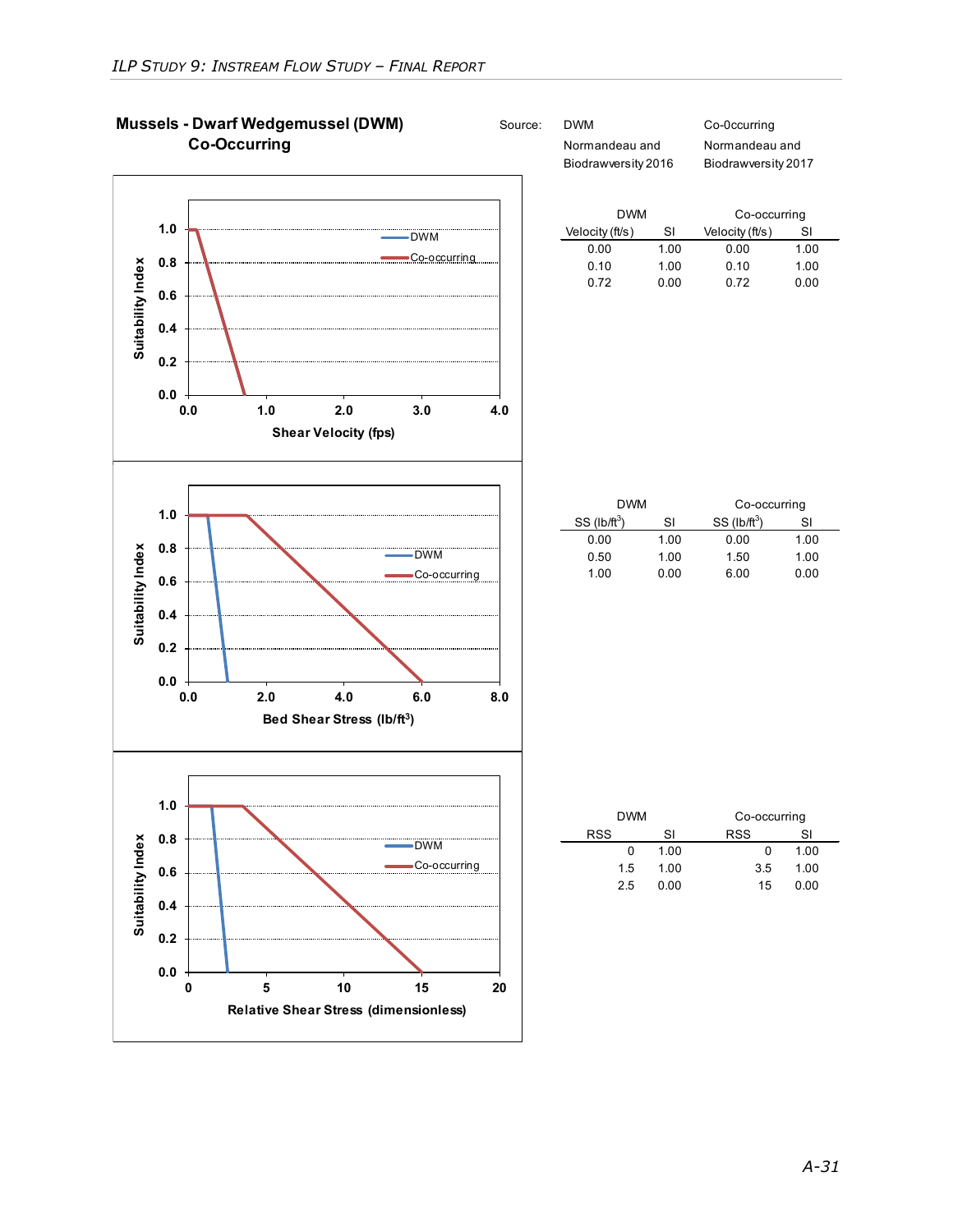

| <b>Mussels - Dwarf Wedgemussel (DWM)</b> |  |
|------------------------------------------|--|
| Co-Occurring                             |  |

Source: DWM Co-0ccurring **Normandeau and Mormandeau and Normandeau and Normandeau and Norman<br>Biodrawversity 2016 Biodrawversity 2017** Biodrawversity 2016

| <b>DWM</b>       |      | Co-occurring    |      |  |
|------------------|------|-----------------|------|--|
| Velocity (ft/s ) | SI   | Velocity (ft/s) | SI   |  |
| 0.00             | 0.50 | 0.00            | 0.50 |  |
| 0.10             | 1.00 | 0.05            | 1.00 |  |
| 1.00             | 1.00 | 0.70            | 1.00 |  |
| 1.25             | 0.50 | 1.50            | 0.00 |  |
| 1.75             | 0.25 |                 |      |  |
| 2.25             | 0.10 |                 |      |  |
| 3.00             | 0.00 |                 |      |  |

*A-32*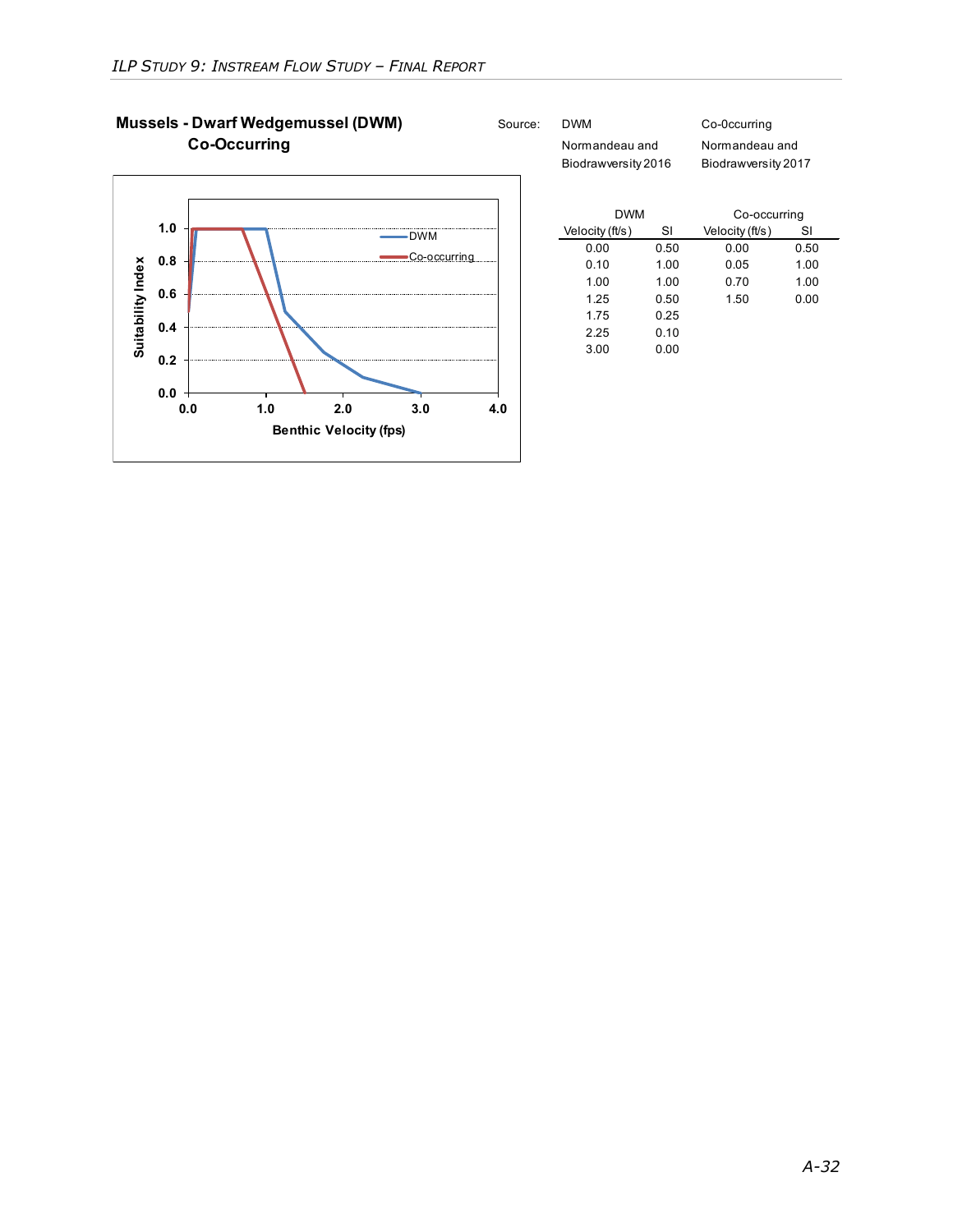Literature Cited:

- Aadland, L.P., C.M. Cook, M.T. Negus, H.G. Drewes, and C.S. Anderson. 1991. Microhabitat preferences of selected stream fishes and a community-oriented approach to instream flow assessments. Section of Fisheries, Investigational Report. Minnesota Department of Natural Resources, Division of Fish and Wildlife. St Paul, Minnesota. 142pp.
- Aadland, L.P., and A. Kuitunen. 2006. Habitat suitability criteria for stream fishes and mussels of Minnesota. Minnesota Department of Natural Resources, Ecological Services Division, Fergus Falls and St. Paul, MN. 167pp.
- Allen, M.A. 1996. Equal area line-transect sampling for smallmouth bass habitat suitability criteria in the Susquehanna River, Pennsylvania. Pages B119-132 in M. LeClerc, C. Herve, S. Valentin, A. Boudreault, and Y. Cote, editors. Ecohydraulics 2000: Second international symposium on habitat hydraulics. Institut National de la Recherche Scientifique-Eau, Quebec, Canada
- Bozek, M.A., T. J. Haxton, and J. K. Raabe. 2011. Walleye and sauger habitat. Pp 133-197, in Biology, management, and culture of walleye and sauger, B. A. Barton, editor. 570 pages, American Fisheries Society, June 2011.
- Edwards, E.A., G. Gebhart, and O.E. Maughan. 1983. Habitat suitability information: smallmouth bass. USDI, Fish and Wildlife Service FWS/OBS-82/10.36. 47p.
- Exelon. 2012. Updated study report. Instream flow habitat assessment below Conowingo Dam, RSP 3.16, Conowingo Hydroelectric Project, FERC Project No. 405. Prepared by Gomez and Sullivan Engineers and Normandeau Associates.
- Greene, K. E., Zimmerman, J. L., Laney, R. W., & Thomas-Blate, J. C. 2009. Atlantic coast diadromous fish habitat: A review of utilization, threats, recommendations for conservation, and research needs. Habitat Management Series No.9. Washington, D.C: Atlantic States Marine Fisheries Commission.
- Gomez and Sullivan Engineers. 2000. Lamoille River Hydroelectric Project, FERC Project No. 2205. Instream flow and habitat study report. Prepared for Central Vermont Public Service Corp.
- Gomez and Sullivan Engineers, P.C. 2007. Glendale Hydroelectric Project FERC Project No. 2801. Final Report Bypass reach aquatic habitat and instream flow study.
- Groshens, T.P., and D.J. Orth. 1994. Transferability of habitat suitability criteria for smallmouth bass, Micropterus dolomieu. Rivers 4:194-212.